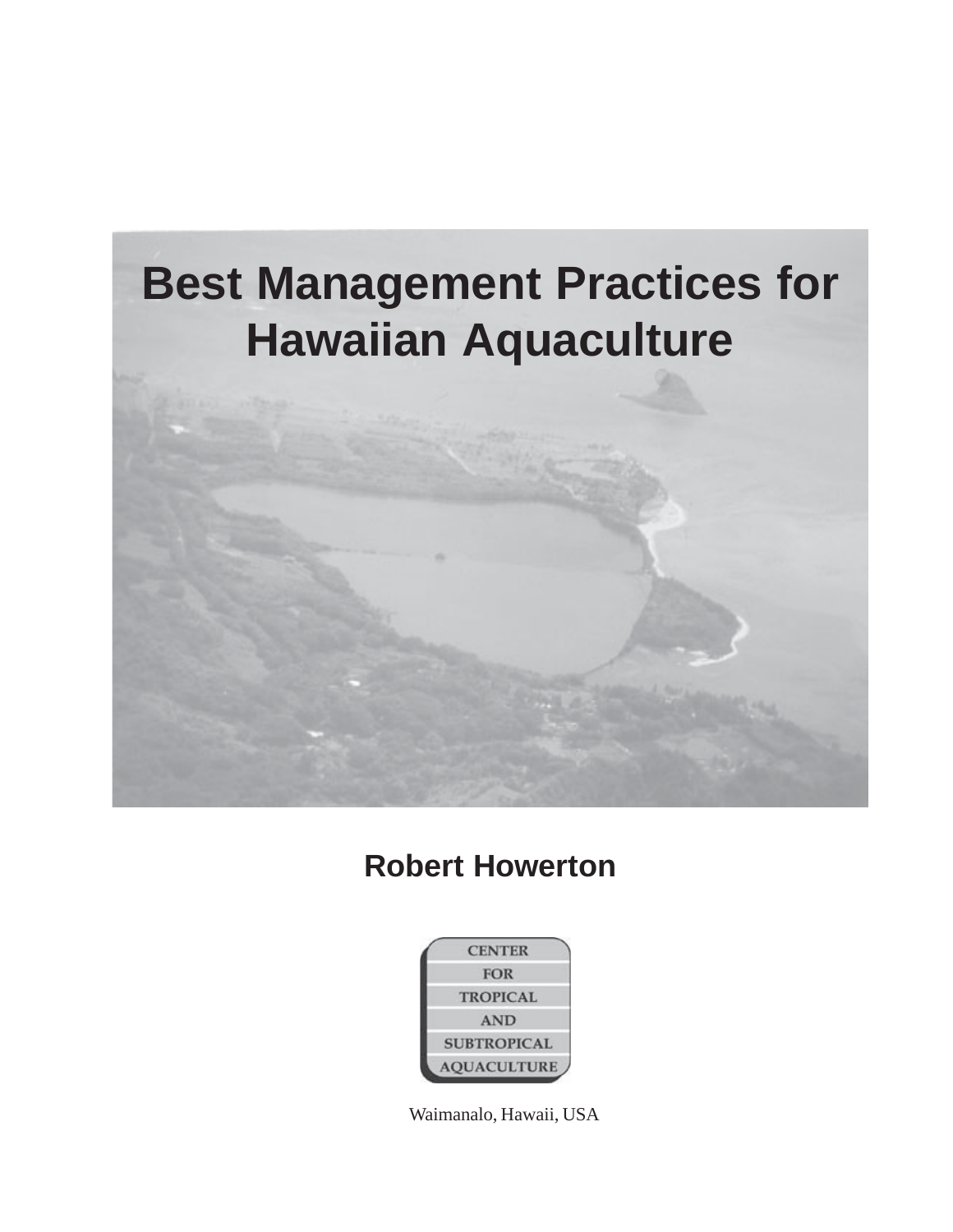# **Best Management Practices for Hawaiian Aquaculture**

# **Robert Howerton University of Hawaii Sea Grant Extension Services**

Center for Tropical and Subtropical Aquaculture Publication No. 148

August 2001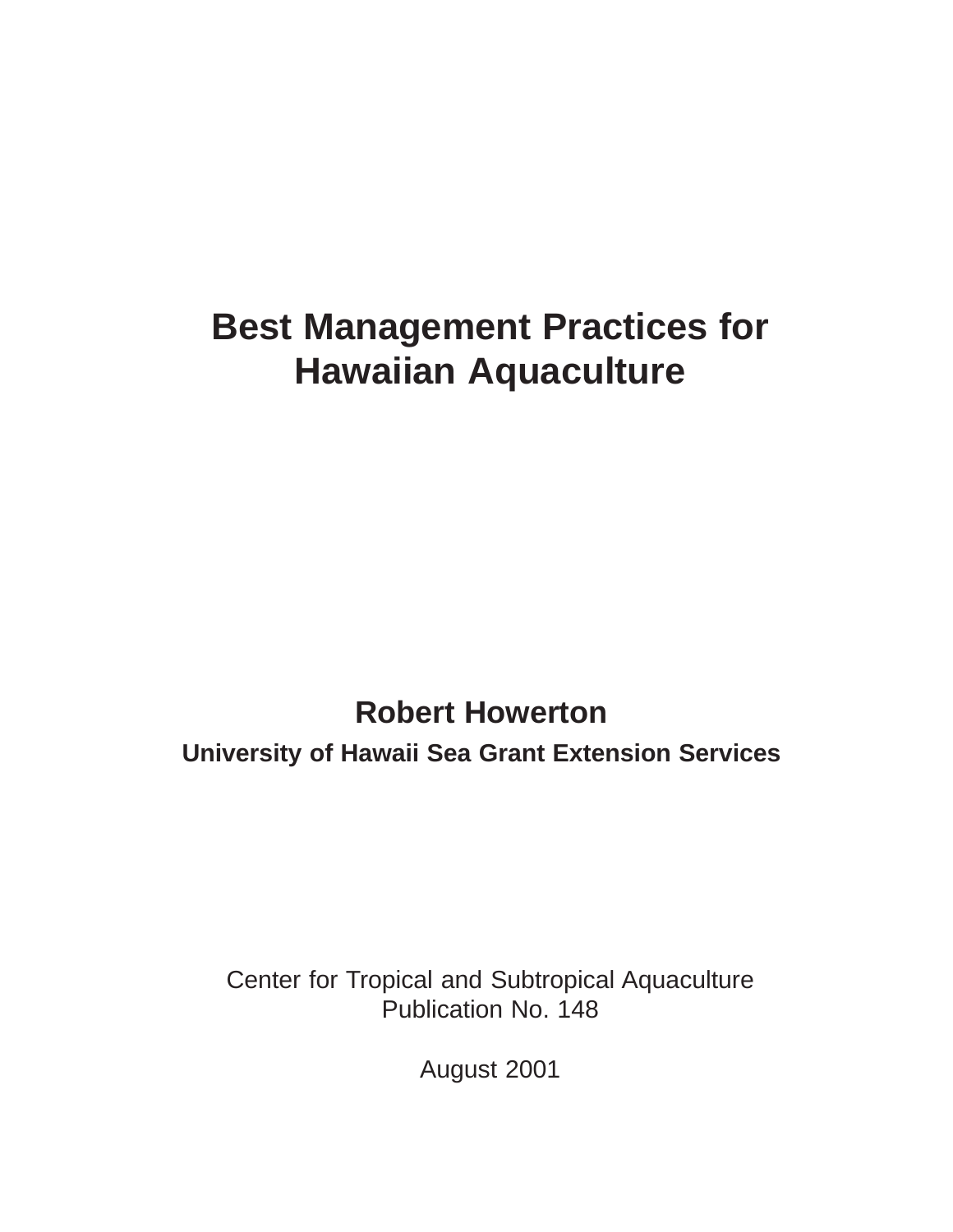Editing and Layout done by Kai Lee Awaya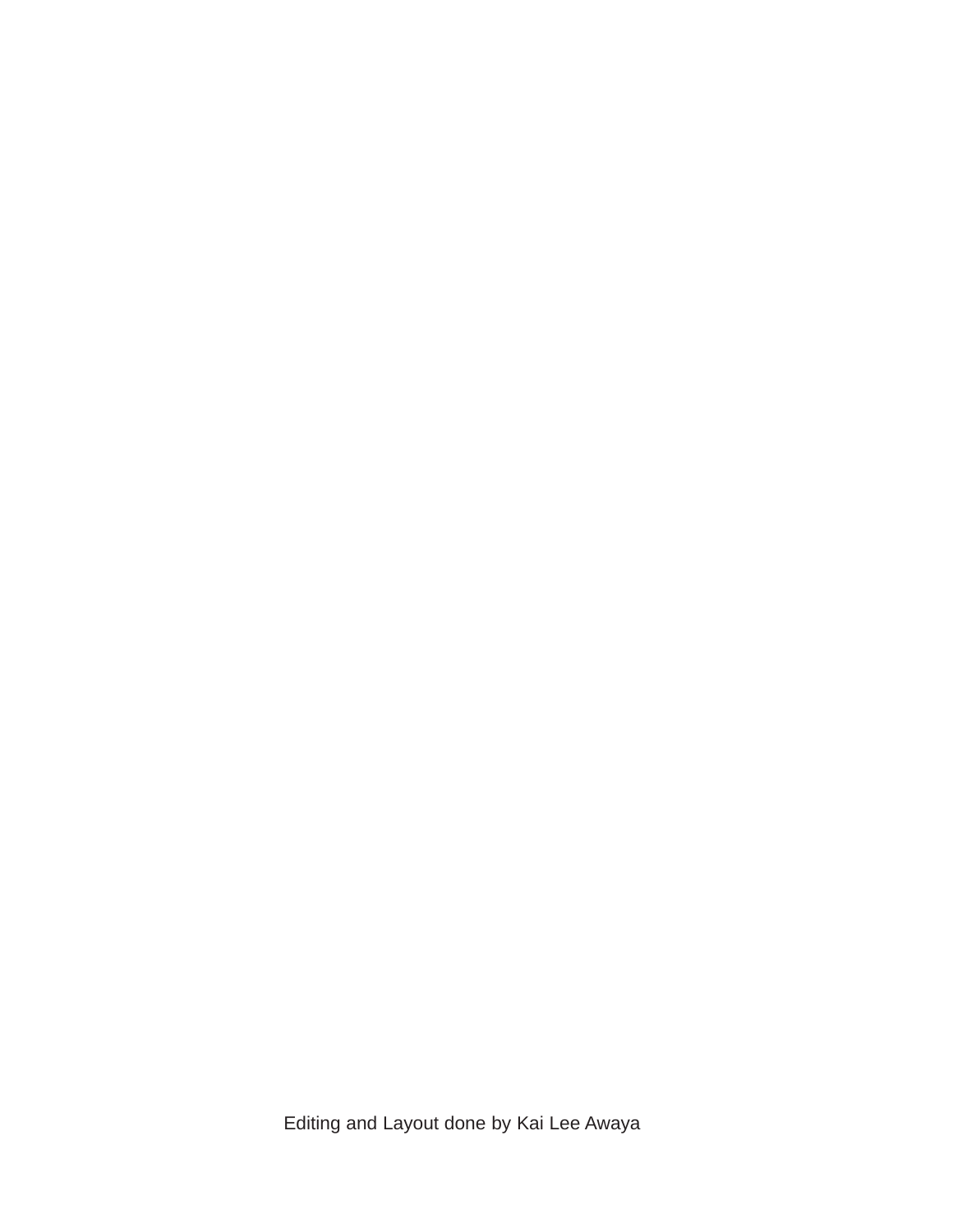# **Table of Contents**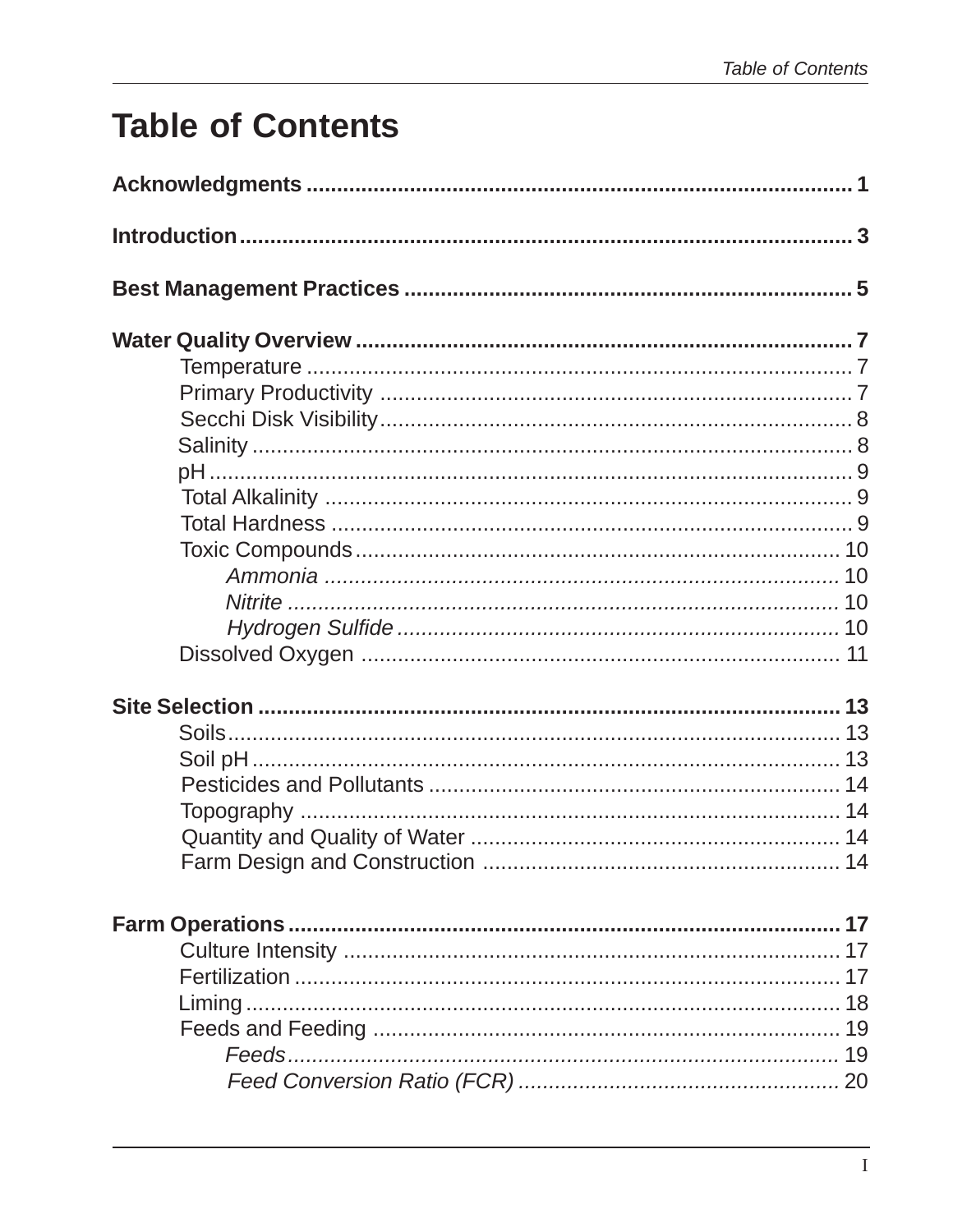| 31 |
|----|
|    |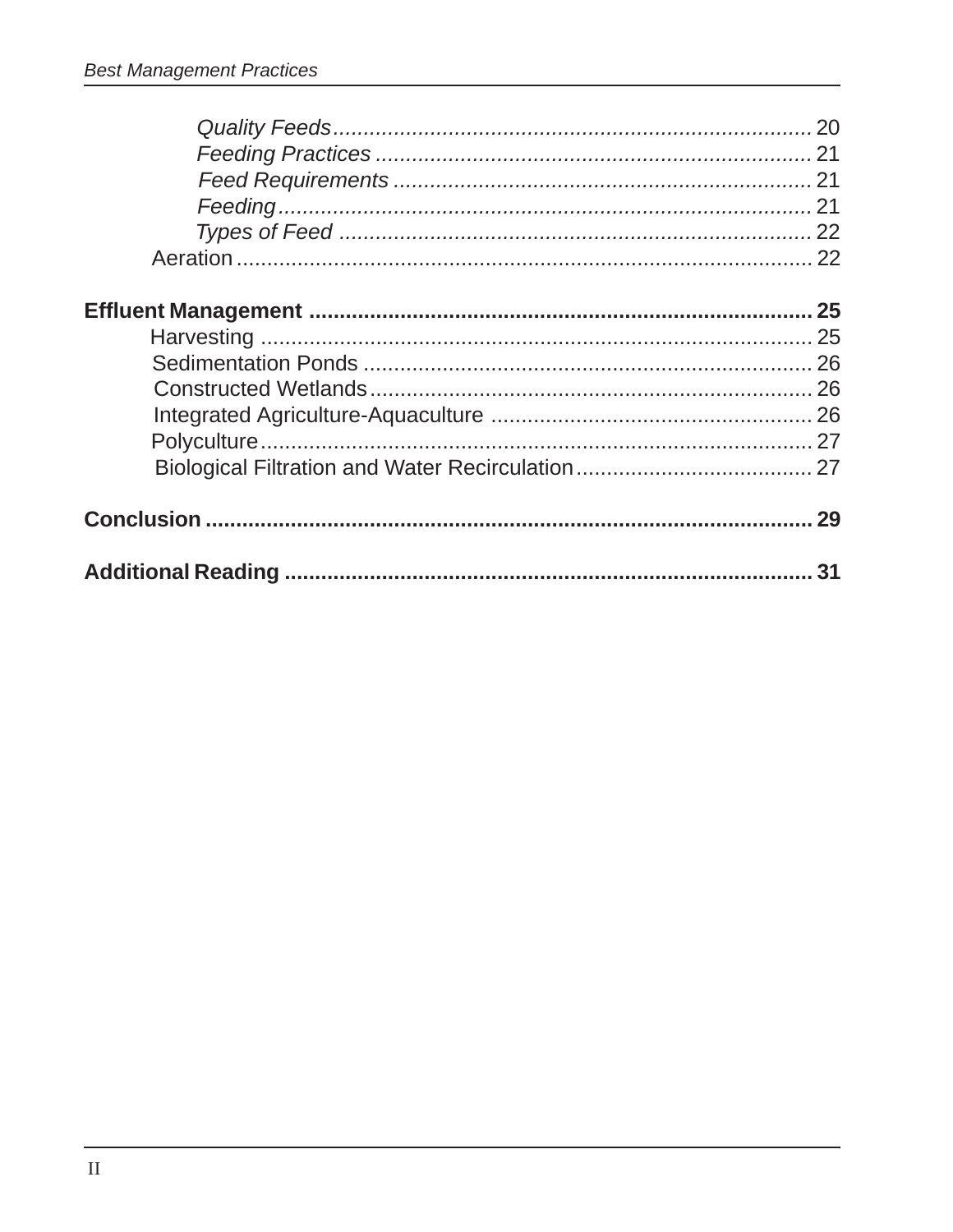## **Acknowledgments**

This publication was prepared based on work done under CTSA project *Development of Best Management Practices for Hawaiian Aquaculture – Year 1*. Funding for the project and the publication was provided by the Center for Tropical and Subtropical Aquaculture through a grant from the Cooperative State Research, Education and Extension Service of the U. S. Department of Agriculture (grant #97- 38500-4042). The views expressed herein are those of the authors and do not necessarily reflect the views of the U. S. Department of Agriculture, the Center for Tropical and Subtropical Aquaculture, or any of their sub-agencies.

The author would also like to acknowledge the Maui County Office of Economic Development, State of Hawaii Aquaculture Development Program and the University of Hawaii Sea Grant College Program for fiscal support. The author would also like to acknowledge Clyde Tamaru and Christine Carlstrom-Trick for reviewing the document.



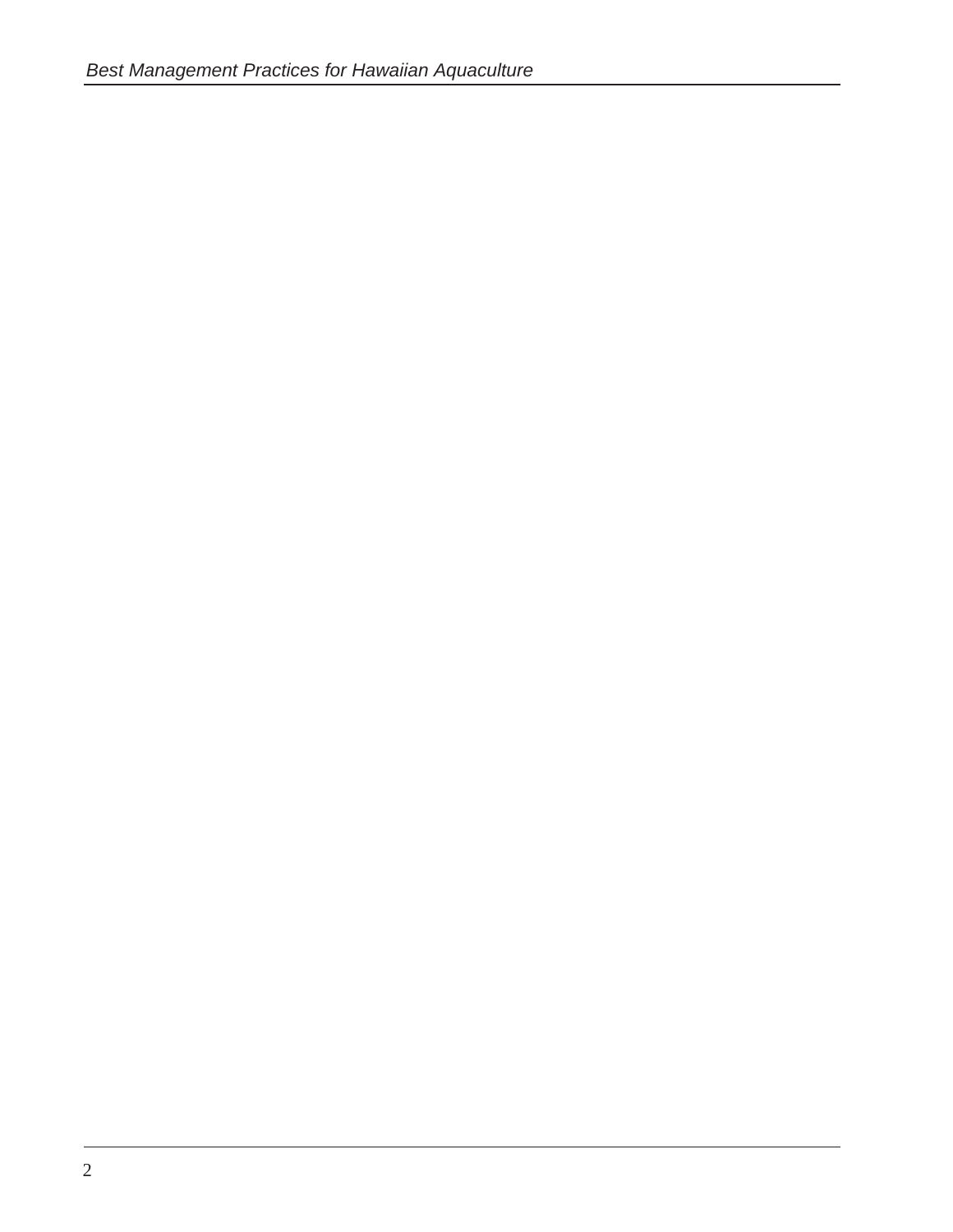## **Introduction**

The State of Hawaii promotes aquaculture as a means of economic diversification. Currently, the aquaculture industry in Hawaii is considerably diversified in the species being cultured and in the types of systems used for their cultivation. Over thirty-five species of fish, shellfish, crustaceans, and seaweeds are now being cultivated utilizing ponds, closed, or recirculating systems, tanks, aquaria, cages, netpens, Hawaiian fishponds, and raceways. However, environmental concerns now threaten to limit the growth of the aquaculture industry throughout the United States. An industry initially viewed as 'environmentally friendly' is now perceived as a potential source of negative impact on the environment due to effluent discharge. As an island state, Hawaii's coastal waters and streams are particularly vulnerable.

A number of studies conducted in the 1970s and 1980s attempted to characterize aquaculture pond effluents. At that time, aquaculture in Hawaii was a relatively small industry when compared to traditional agriculture, and regulatory compliance was not an issue. The rationale was that because aquaculture was such a small industry it was not a significant source of pollution. As the aquaculture industry has continued to grow throughout the United States, there is increasing concern regarding the regulation of effluents generated by aquaculture activities.

Permits and regulatory requirements concerning commercial aquaculture in Hawaii come under the jurisdiction of a multitude of Federal, State, and County agencies. Under the provisions of the Federal Water Pollution Control Act Amendments of 1972 (Clean Water Act), effluent discharge into waters of the United States is regulated by the United States Environmental Protection Agency (EPA) to maintain and improve potability, aesthetics, and recreational quality of the receiving waters. The 1972 amendments created the National Pollution Discharge Elimination System (NPDES) program, which requires that any facility discharging pollutants from a point source to a water of the United States apply for a discharge permit.

In Hawaii, depending on the type of aquaculture operation, over 18 permits may be required prior to the start-up of any production facility. One of the most difficult permits to obtain for any large aquaculture facility which discharges effluent into natural waters is the NPDES permit. The NPDES permit can be issued by the EPA or by an authorized state agency. The authorized agency in Hawaii is the State of Hawaii Department of Health (DOH), as designated in the Hawaii Administrative Rules, Title 11, Chapter 55.

Determining whether the facility is a concentrated aquatic animal facility and therefore must obtain the NPDES permit is based on:

"if it contains, grows or holds aquatic animals in the following categories: warm-water fish or other warm-water aquatic animals in ponds, raceways, or other similar structures that discharge at least 30 days per year, but does not include: a) Closed ponds that discharge only during periods of excess runoff; or b) Facilities that produce less than 100,000 lbs of aquatic animals per year."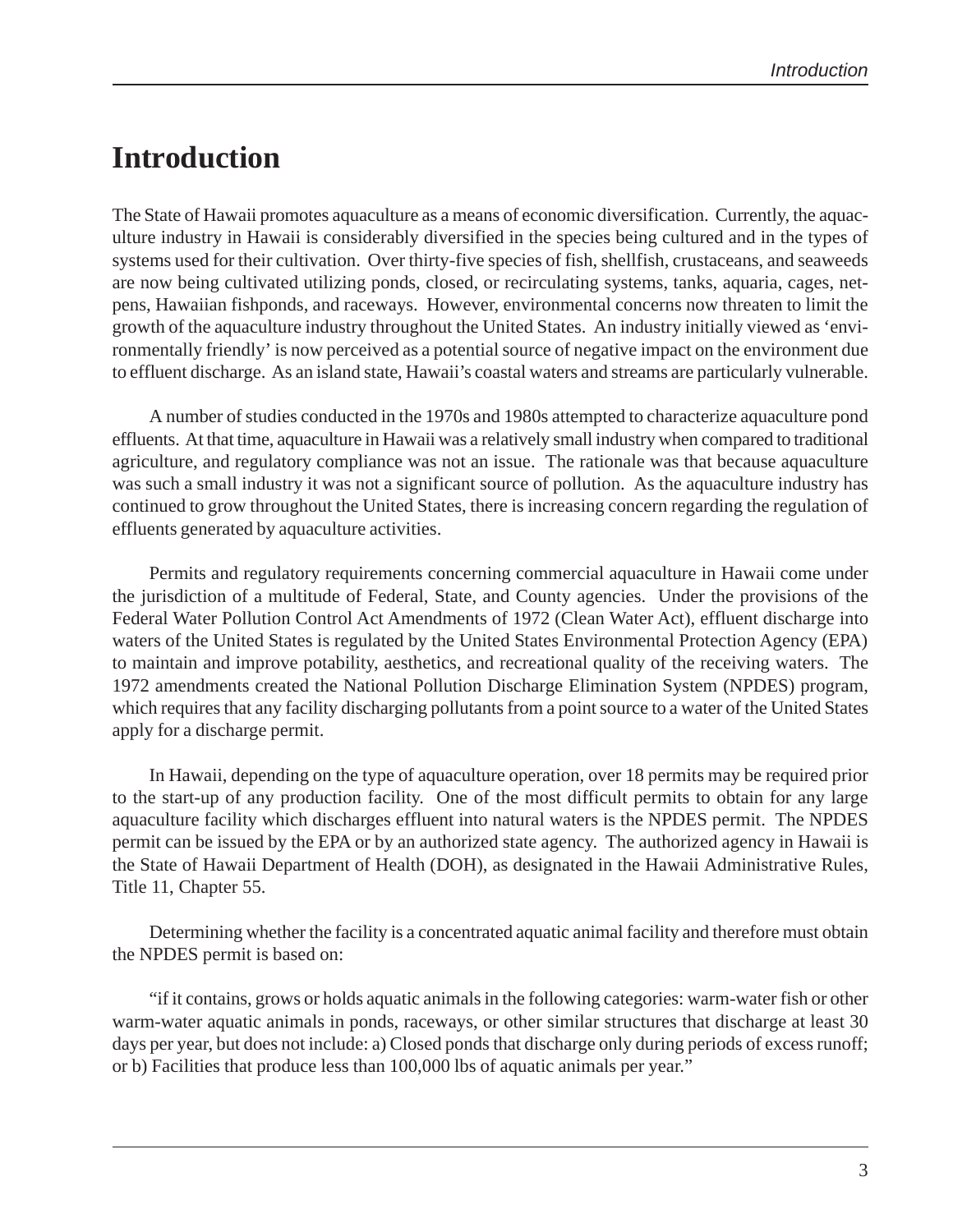As larger aquaculture facilities predominantly meet these criteria, are therefore carefully monitored by regulatory agencies, the management practices outlined in this manual focus on the smaller operations that do not have to follow as stringent guidelines.

In an attempt to address these regulatory and legislative constraints, specifically the NPDES permit, comprehensive studies were conducted locally under the Aquaculture Effluent Discharge Program, funded by the Center for Tropical and Subtropical Aquaculture. These studies were unable to determine any practical, reliable or economical methods of disposal of aquaculture effluent that would satisfy discharge permit requirements based on Hawaii Water Quality Standards. Although these studies facilitated dialogue between the aquaculture industry and regulatory agencies, little progress was made concerning the permitting process.

The development of Best Management Practices (BMPs) may help to alter the negative perception of aquaculture and mitigate the potential for impact on an already delicate aquatic environment. The overall goal in the development of BMPs is to assist farmers in managing their facilities more efficiently and more profitably, while complying with effluent discharge regulations. The United States Environmental Protection Agency (EPA) recognizes BMPs as "schedules of activities, prohibitions of practices, maintenance procedures and other management practices to prevent or reduce the pollution of water of the United States."

For aquaculture purposes, BMPs may also focus on a number of issues including site selection, design requirements, use of treatments, management strategies or operational protocols to reduce or eliminate waste, and techniques to capture, treat, and recycle effluents and waste products. This particular BMPs manual focuses on site selection, farm operations, and effluent management - areas that will assist the farmer to minimize or eliminate negative effects of effluent discharge. Other environmental concerns facing aquaculture in Hawaii, such as genetic impacts, impacts from non-native species, disease impacts and impacts from chemicals used in aquaculture are not addressed. For progress to continue in the aquaculture industry, eventually all these concerns must be addressed.

Since reducing any environmental degradation resulting from aquaculture activities is contingent upon a combination of local stipulations and production facility designs, no simple set of rules covers all aquaculture practices. With this said, the development of BMPs concerning aquaculture operations can serve as a mechanism whereby certain fundamental standards and practices can be agreed to, adopted, and implemented by the aquaculture industry and also government agencies.

This manual is intended for use by potential aquaculture farmers, experienced commercial producers and extension personnel. The suggestions that follow, if adopted, may allow producers to significantly reduce and, in some cases, eliminate discharge from production units.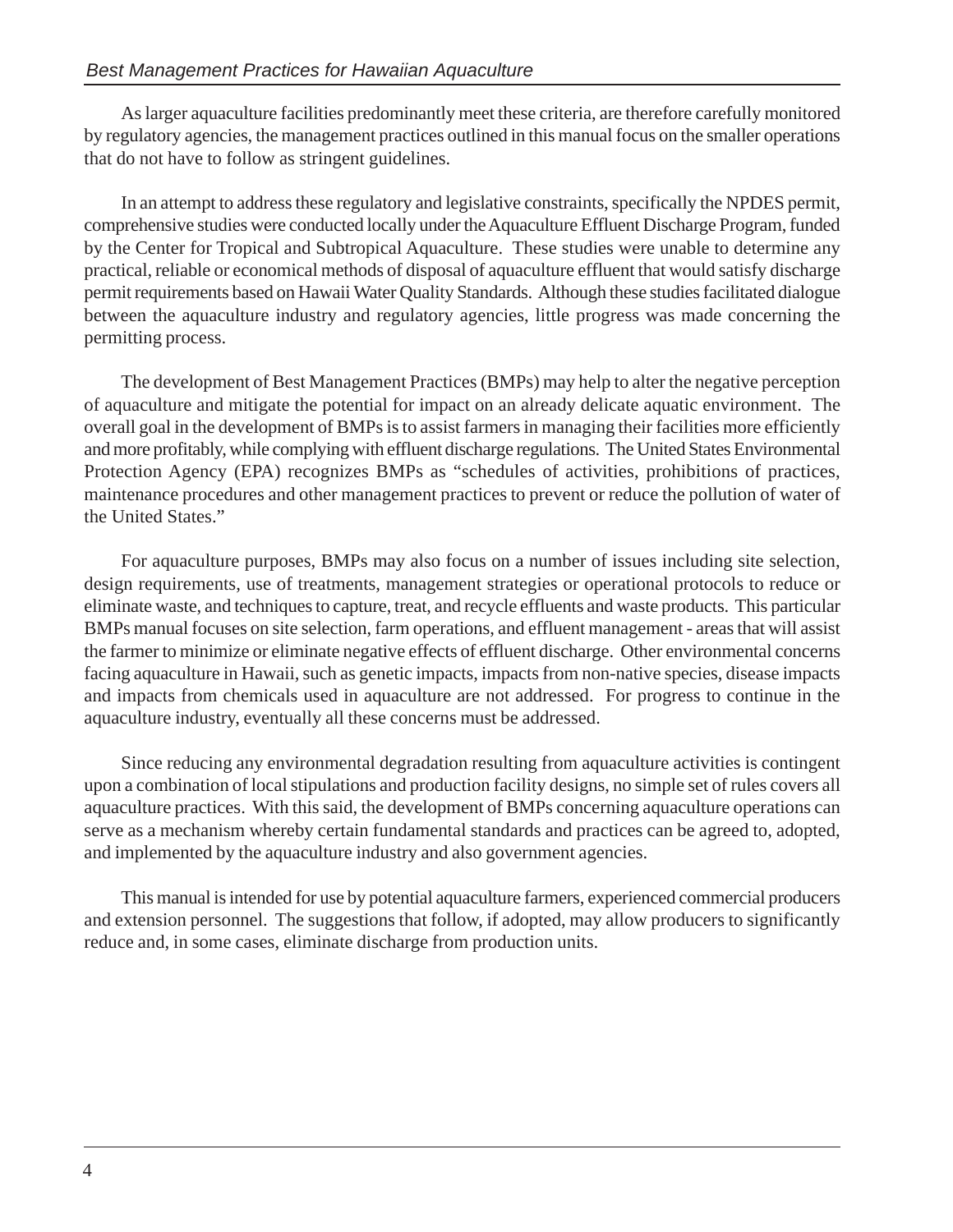## **Best Management Practices**

Due to the diversity of cultured species, types of facilities, and management techniques, it is impossible to list BMPs that would be standard for all aquaculture operations in Hawaii. Ideally, BMPs should be site-specific for each individual operation. It must be stressed that these management practices for aquaculture are strictly voluntary. They are not requirements or even recommendations but simply suggestions that may be adopted by existing and potential aquaculture producers to increase efficiency and reduce effluent discharge from production facilities.

The following suggested management practices have been liberally adopted from management practices already established for a variety of different culture systems and species, such as marine shrimp, channel catfish, trout, and salmon. The BMPs discussed in this publication fall into four categories:

- **•** Water Quality Overview
- Site Selection
- Farm Operation
- Effluent Management

Much of what is suggested in this manual is basically common sense and many aquaculture producers are already using many of these management practices on a daily basis to increase farm efficiency and improve water quality. All suggested BMPs could potentially result in positive benefits to the environment. However, prior to adopting any BMPs, the individual farmer should look at the cost-benefit ratio. Many of these practices may also improve production efficiency in the long term, but up-front costs may deter existing producers from adopting some of them. Ideally these BMPs will be incorporated, or at least considered, prior to the design and construction of new production facilities.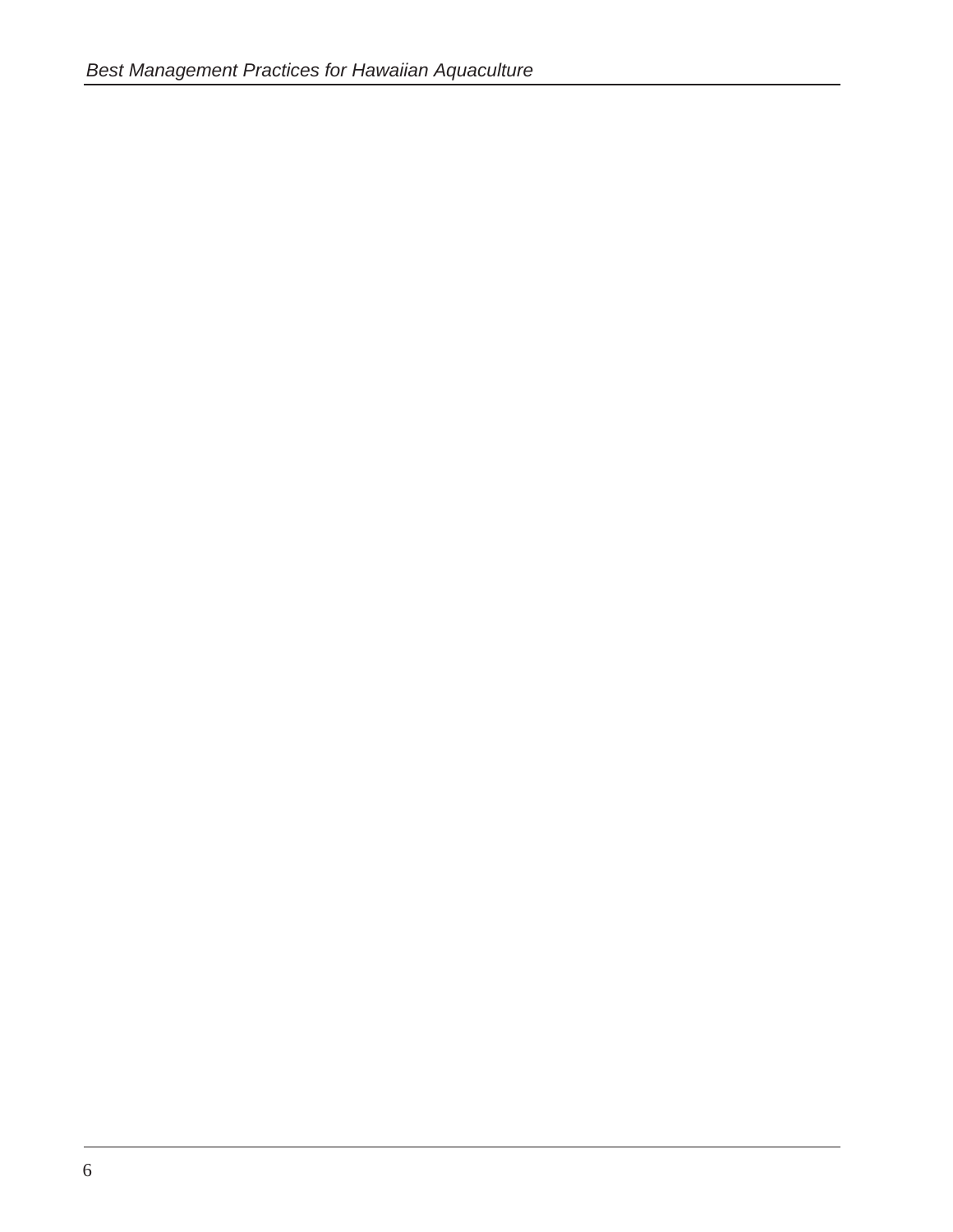## **Water Quality Overview**

As many of the management practices discussed are directly or indirectly related to water quality, it is important to have a general understanding of water quality principles prior to starting an aquaculture venture of any size and for many of the suggested practices to be effective.

Water quality includes the physical, biological and chemical factors that effect and influence water use. A multitude of water quality parameters affect the survival, growth and reproduction of aquatic organisms, e.g., marine shrimp, fish, prawns or seaweed. Commercial aquaculture farmers, therefore, strive to control these factors as much as possible. The following water quality components play an important role in aquaculture: temperature, primary productivity, salinity, pH, total alkalinity, total hardness, dissolved nutrients, and dissolved oxygen. This list is far from complete as it is not within the scope of the document to cover water quality in detail. For a more complete discussion of water quality, see Boyd (1990).

Inexpensive test kits that contain all the necessary reagents and instruments to monitor important water quality variables are commercially available. Oxygen meters, pH meters, automated temperature recorders, and refractometers can also be purchased but are more expensive.

#### **Temperature**

With the exception of waters at higher altitudes, the water temperature in Hawaii generally ranges from 20<sup>o</sup> to 32<sup>o</sup>C. Temperature has a profound effect on chemical and biological processes. As chemical and biological reaction rates double for every 10°C increase in temperature, the metabolic activity of aquatic organisms also increases and animals use twice as much oxygen. Oxygen used in the breakdown of organic material also increases dramatically. Even more critical is that warmer water generally is not able to hold as much dissolved oxygen as cooler water.

Solar radiation heats surface water much faster than waters at depth. Because water density decreases with increasing temperature  $(> 4^{\circ}C)$ , surface water and deeper waters do not mix well. This creates a condition known as thermal stratification where discrete layers of water are separated from each other. In shallow ponds, thermal stratification can take place each day. During the evening, however, surface waters cool and mixing between the two layers can occur. Generally, the same pattern repeats itself the following day.

### **Primary Productivity**

In aquaculture ponds, either aquatic macrophytes or phytoplankton, are the primary source of organic material. Through photosynthesis, plants utilize carbon dioxide, water, sunlight, and nutrients to produce organic matter and oxygen:

6 CO<sub>2</sub> + 6 H<sub>2</sub>O + sunlight à  $C_6H_{12}O_6$  + 6 O<sub>2</sub>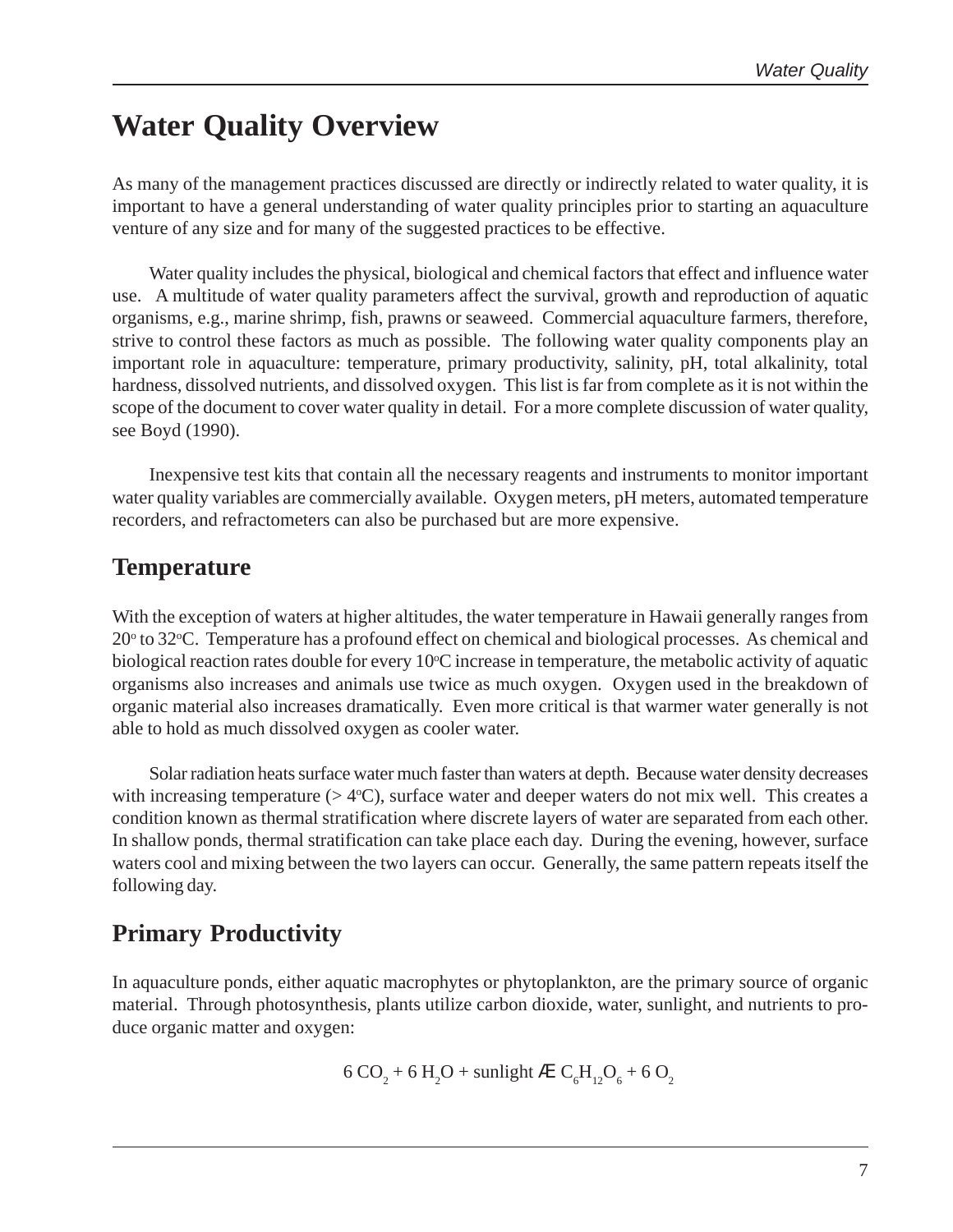Photosynthesis is a fundamental process in pond aquaculture. The oxygen produced by photosynthesis is the primary source of oxygen for all organisms within the pond ecosystem. The sugars produced through photosynthesis are the building blocks for larger and more complex organic molecules. Plants use these sugars as an energy source and also use them to manufacture other compounds including, proteins, fats and carbohydrates. Animals higher on the food chain use this organic material either by directly ingesting plant materials or consuming organisms that do eat plants.

A second important biological process in aquaculture is respiration:

#### $C_6H_{12}O_6 + 6O_2$  à 6 CO<sub>2</sub> + 6 H<sub>2</sub>O + heat energy

During respiration, organic matter is oxidized, creating byproducts of water, carbon dioxide, and heat energy. For the purposes of this discussion, these two processes can be considered reversible reactions. In an aquaculture pond during daylight hours, both processes are being carried out simultaneously. At night, only respiration continues and consequently dissolved oxygen levels decrease while carbon dioxide levels increase.

These dynamic processes have direct consequences for a crop of fish or shrimp. Dissolved oxygen is needed to keep these organisms alive and phytoplankton is the most important source of this oxygen. Moreover, because phytoplankton is the base of the food web within ponds, it is important to keep a healthy phytoplankton "bloom" during aquaculture production.

#### **Secchi Disk Visibility**

A simple but important tool used to measure phytoplankton abundance is a Secchi disk. The Secchi disk is a 15-25 cm disk with alternate quadrants painted black and white. It is either weighted and attached to a calibrated rope or attached directly to a calibrated stick. The disk is lowered into the pond and the depth at which it disappears is termed the "Secchi disk visibility." There is usually a direct correlation between phytoplankton abundance and Secchi disk visibility. If the disk disappears between 30 and 45 cm, the phytoplankton bloom is healthy and dissolved oxygen levels are considered safe. If visibility is less than 30 cm, the bloom is becoming excessive and remedial efforts may be needed. If visibility is greater than 45 cm, phytoplankton is becoming scarce, dissolved oxygen levels may be low and the pond may need to be fertilized. Secchi disk visibility is a simple technique and if used regularly and correctly can be an important management tool for commercial aquaculture.

#### **Salinity**

Salinity is defined as the total concentration of all dissolved ions in water. In saltwater and brackishwater, it is usually expressed as parts per thousand or ppt. Sometimes it is expressed as milligrams per liter or mg/L. Fresh water is considered to be less than 300 mg/L. The salinity of marine waters surrounding the Hawaiian Islands ranges from 33 to 36 ppt. Many animals that are cultured in Hawaii can be raised in a wide range of salinities. For example, the red strain of tilapia can be grown in salinity ranging from fresh water to full-strength seawater. Although most shrimp farmers grow shrimp in brackish water (15- 30 ppt), marine shrimp have been successfully raised in salinity less than 2 ppt and up to 40 ppt.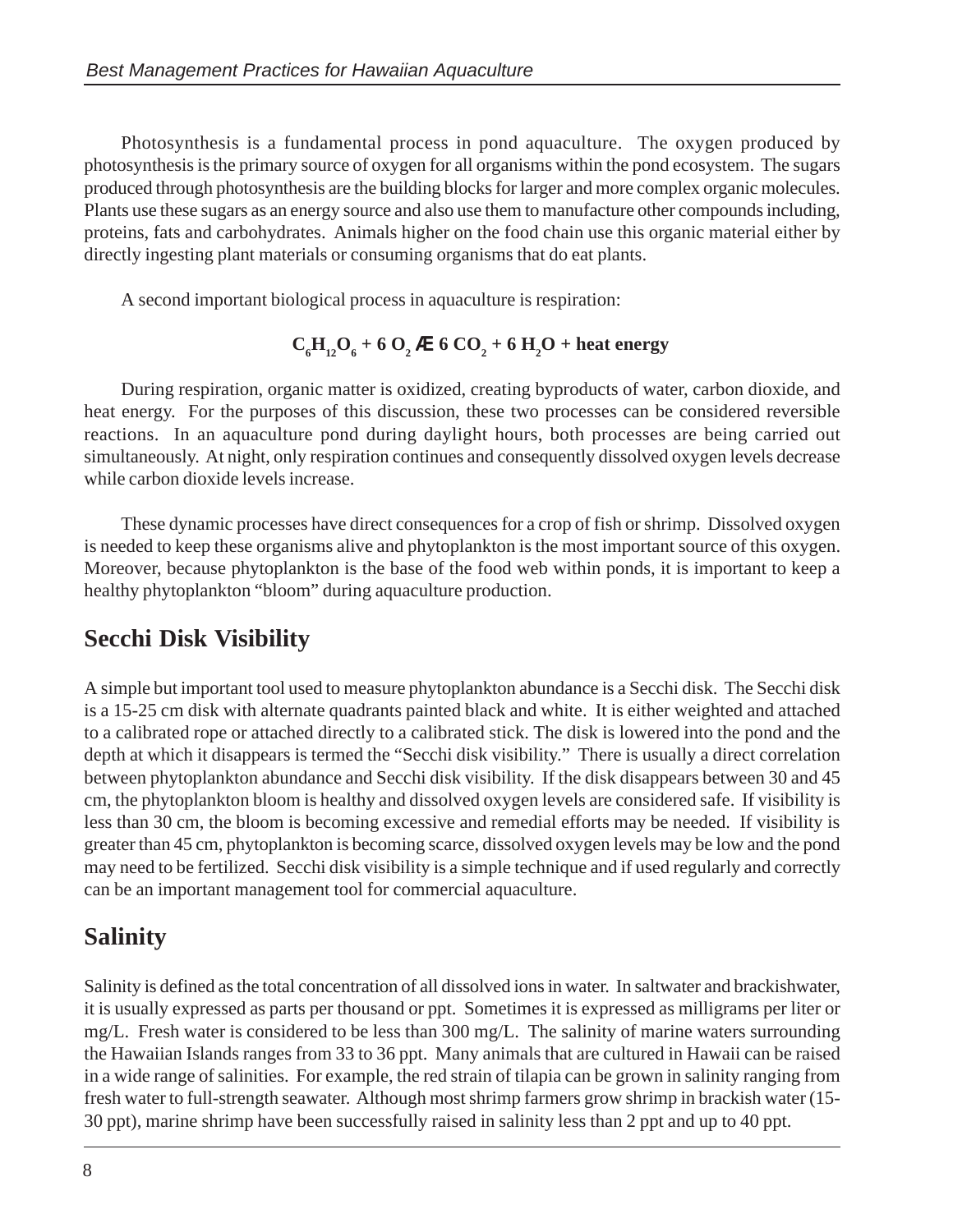#### **pH**

Three water quality variables, pH, total alkalinity, and total hardness, are all inter-related. The first variable, pH, is defined as the negative logarithm of the hydrogen ion [H<sup>+</sup>] concentration. Simply put, pH indicates whether the water is neutral, basic, or acidic. The pH scale ranges from 0 to 14. Water with a pH value below 7 is acidic and water with a pH above 7 is basic. The pH values in most freshwater ponds range from 6 to 9. pH is a dynamic water quality variable which fluctuates throughout the day. In brackishwater ponds, pH values usually range between 8 and 9 and do not change much during the day.

Changes in pH during the day are a direct result of photosynthesis and the use of  $CO<sub>2</sub>$  during that process. Carbon dioxide is considered acidic, as displayed in this equation:

$$
CO_2 + H_2O \gg HCO_3 + H^+
$$

When photosynthesis occurs during daylight hours,  $\mathrm{CO}_2$  concentration decreases, H+ concentration falls, and pH levels increase. Conversely, at night when all organisms are respiring, carbon dioxide levels increase and pH falls. Considerable fluctuations in pH can occur when phytoplankton levels are high. Ponds with moderate or high total alkalinity have smaller daily fluctuations of pH than ponds with lower total alkalinity. This is a result of the buffering capacity that is provided by the total alkalinity.

Generally, pH levels between 6 and 9 are considered safe for aquatic animals. If pH falls below 6 for any length of time, growth is slowed. If values are below pH 4 or above pH 11, death may occur.

### **Total Alkalinity**

Total alkalinity is defined as the total concentration of bases in water as expressed in mg/L of equivalent calcium carbonate  $(CaCO_3)$ . The most abundant bases found in water include hydroxide (OH $\cdot$ ), bicarbonate  $(HCO_3^-)$ , and carbonate  $(CO_3^-2)$ . These bases originate from the dissolution of limestone in soils. Alkalinity plays a couple of important roles in water. Bicarbonates and carbonates, as well as carbon dioxide, are a source of carbon used for photosynthesis. Bicarbonates and carbonates are also a major part of the buffering system, which curtails large daily pH fluctuations. The natural productivity of pond systems increase when alkalinity levels are higher than 20 mg/L. Adding lime can raise alkalinity in earthen ponds.

#### **Total Hardness**

Calcium and magnesium ions are abundant in most freshwater systems. Total hardness is defined as the total concentration of divalent cations in water. Like total alkalinity, it is also expressed in terms of mg/ L CaCO<sub>3</sub>. In most waters, total hardness and total alkalinity are equivalent and fluctuate very little. The desired range in hardness and alkalinity is 75 to 150 mg/L. Hardness can be increased in waters by adding lime. Hardness levels must be within an adequate range for the culture of crustaceans. Since the exoskeleton of crustaceans is calcareous, sufficient calcium must be present in the water for proper growth to occur.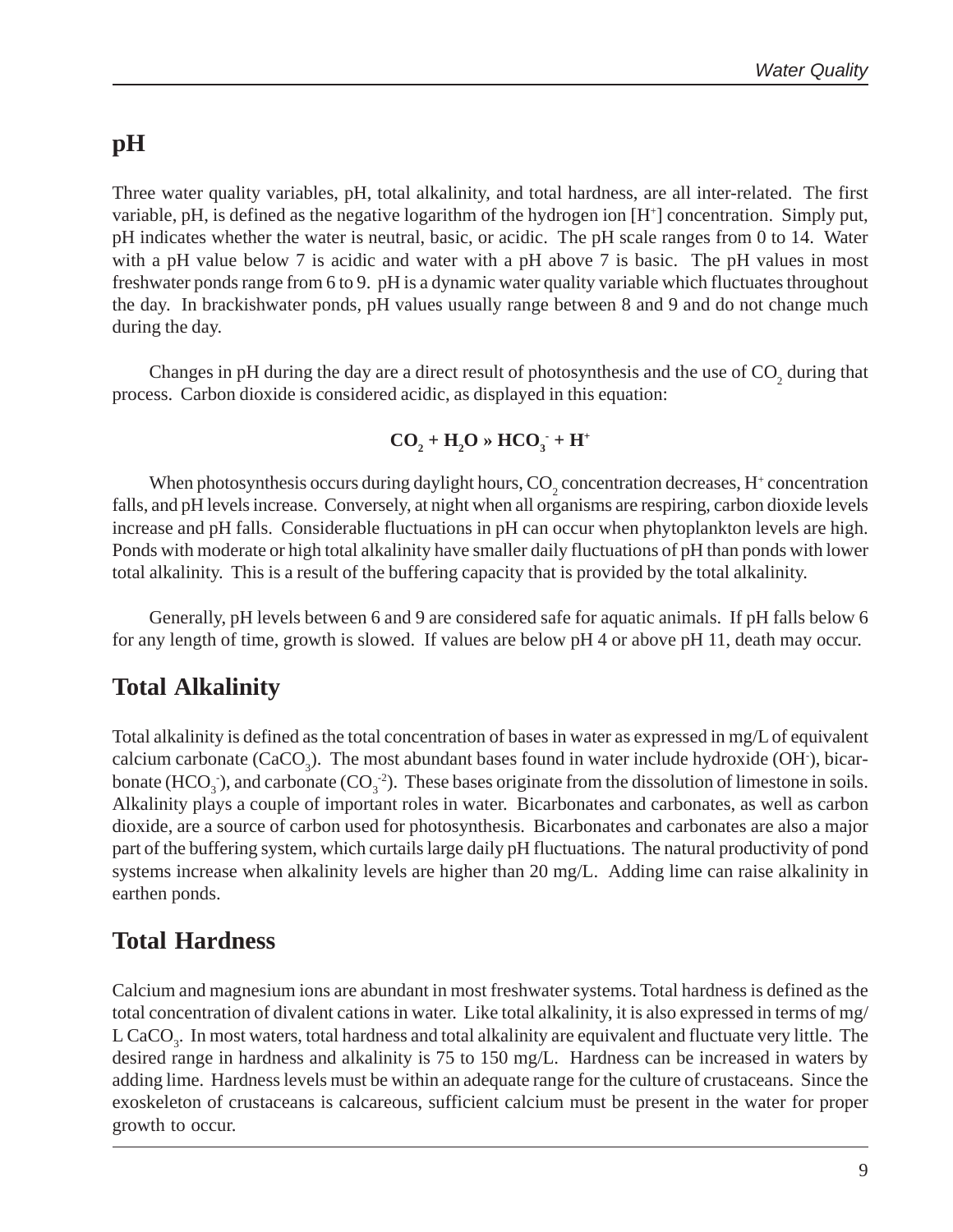### **Toxic Compounds**

A number of compounds can reach toxic concentrations in culture systems as a result of metabolic activity. These compounds include ammonia  $(NH_3)$ , nitrite  $(NO_2^-)$ , and hydrogen sulfide  $(H_2S)$ . These compounds are found in most aquatic environments and can reach toxic levels when stocking densities and feeding rates are high. Monitoring water quality and keeping accurate records (including feed rates) will assist farmers in making decisions to manage these variables.

#### *Ammonia*

Ammonia nitrogen occurs in culture systems in two different forms: un-ionized ammonia (NH<sub>3</sub>) and ammonium ion  $(NH_4^+)$ . Ammonia is an output of metabolic activity by aquatic organisms and is also produced by the decomposition of organic material. Un-ionized ammonia is more toxic to animals than ammonium ion. The balance or equilibrium between the two forms of ammonia is dependent on the pH and temperature of the water. As pH or temperature increases,  $NH<sub>3</sub>$  levels also rise. When monitoring water quality, pH and water temperature values are needed to calculate toxic ammonia levels.

The tolerance of cultured animals to ammonia varies with species, developmental stage and environmental factors. Generally, lethal concentrations range from  $0.5$  to  $2.0$  mg/L of NH<sub>3</sub>. The daily cycle of pH causes continuous changes in  $NH<sub>3</sub>$  levels and is highest in the afternoon when pH levels and water temperatures are highest. High ammonia levels are a direct result of high feeding rates and can only be reduced by cutting back on feeds or exchanging water.

#### *Nitrite*

Nitrite is another compound that can be toxic to cultured animals and should be monitored regularly. Nitrite accumulation can result in "brown blood disease." In fish, nitrite combines with blood hemoglobin, the oxygen carrying cells, to form methemoglobin. This interferes with the ability of blood to carry oxygen throughout the body. The blood of animals exposed to toxic levels of nitrite is brownish in color. Chloride levels in water affect nitrite toxicity and sodium chloride or common salt can be added to counteract high nitrite concentrations.

#### *Hydrogen Sulfide*

Hydrogen sulfide  $(H_2S)$  can accumulate under anaerobic conditions. The presence of hydrogen sulfide can be detected easily. It is the "rotten egg" odor sometimes found in mud that has been disturbed. Hydrogen sulfide is toxic at very low concentrations (0.01-0.05 mg/L). Water exchange can reduce  $\rm H_2S$ levels but by keeping the water oxygenated and circulated, hydrogen sulfide build-up can be avoided.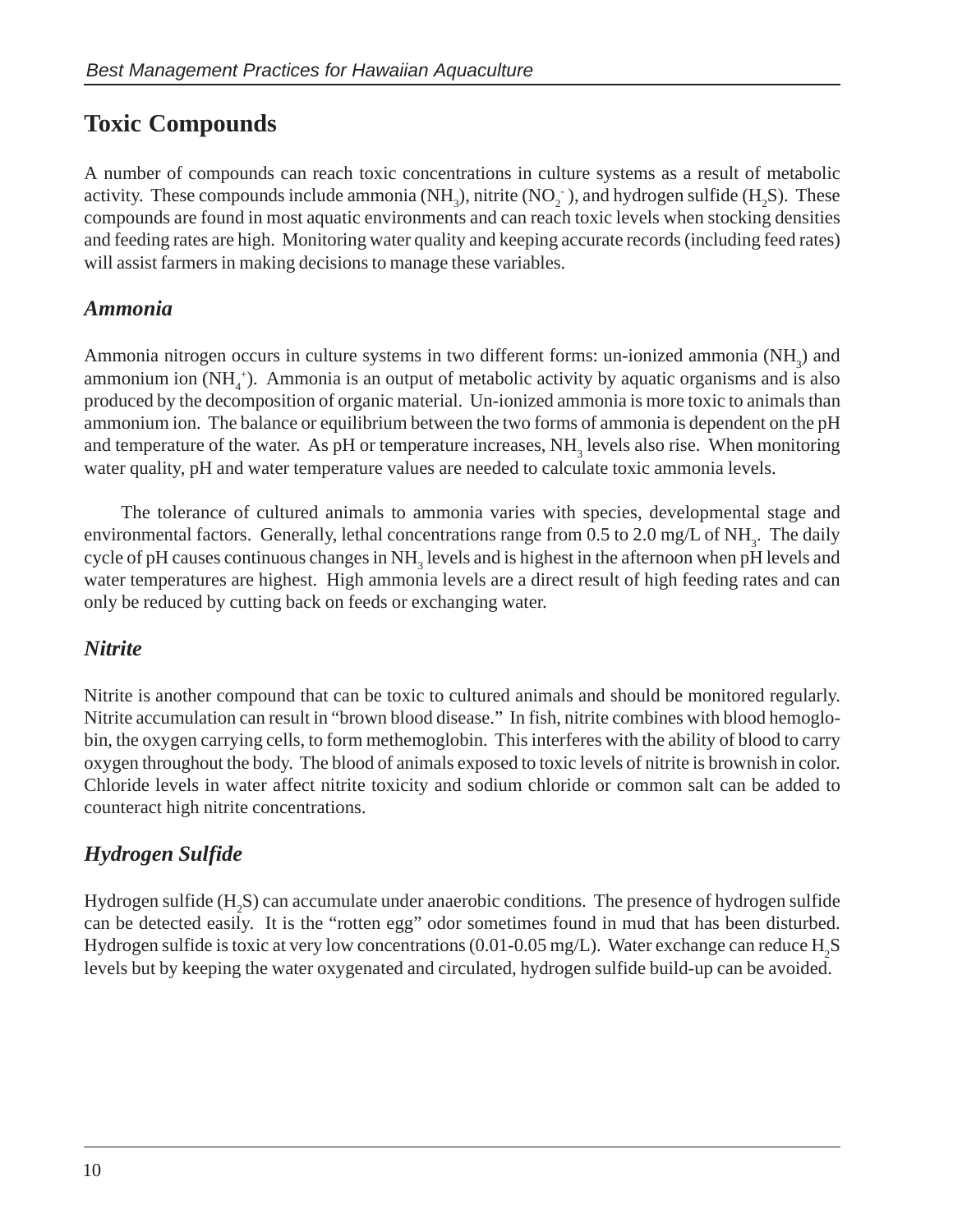#### **Dissolved Oxygen**

Dissolved oxygen (DO) is the most important water quality variable in aquaculture. All aquatic organisms need oxygen to survive. The capability of water to hold dissolved oxygen is affected by temperature, salinity and elevation. With the increase of any or all of these factors, the capacity of water to hold dissolved oxygen decreases. This is an important consideration because animals become more active as temperatures increase, therefore the need for dissolved oxygen increases.

Oxygen can enter the water a number of different ways. Oxygen diffuses directly from the atmosphere. Atmospheric oxygen that enters water by diffusion is usually confined to waters at or near the surface unless there is some kind of water circulation. If water circulation does not occur, dissolved oxygen will not be distributed throughout the water column. Water circulation from wind or other means allows more oxygen to diffuse into the water from the atmosphere, breaks up stratification, and exposes deeper low DO water to the surface. Predominant wind patterns are an important consideration when designing and constructing an aquaculture farm. The long axis of ponds should be parallel to the trade winds.

Photosynthesis is the most significant source of dissolved oxygen in water, as oxygen is one of the end products of the process. Although photosynthesis primarily occurs at or near the water surface, oxygen originating from photosynthesis is more extensively diffused in the water column than that derived from diffusion. A healthy phytoplankton bloom is important to keep DO concentrations within a safe range.

Several days of overcast or rainy weather can lead to a crash of a healthy phytoplankton bloom. Photosynthesis is inhibited due to lack of solar radiation. When this happens, phytoplankton no longer produces oxygen but with all other aquatic organisms continues to consume  $O_2$ . Many times, little or no wind accompanies rain and this further exacerbates the situation.

Lack of essential nutrients can also lead to a phytoplankton crash. In freshwater culture, phosphate is a limiting nutrient. Excess phosphate will be adsorbed by the pond soil relatively quickly. In saline waters, nitrogen can be limiting. In both cases, photosynthesis rates may be restricted, therefore limiting the availability of  $O_2$ .

High stocking densities and high feeding-rates can also lead to oxygen depletion. Uneaten feeds and metabolic by-products can result in high oxygen demand. The capacity of the pond ecosystem to breakdown this organic load is limited and low DO occurrences result.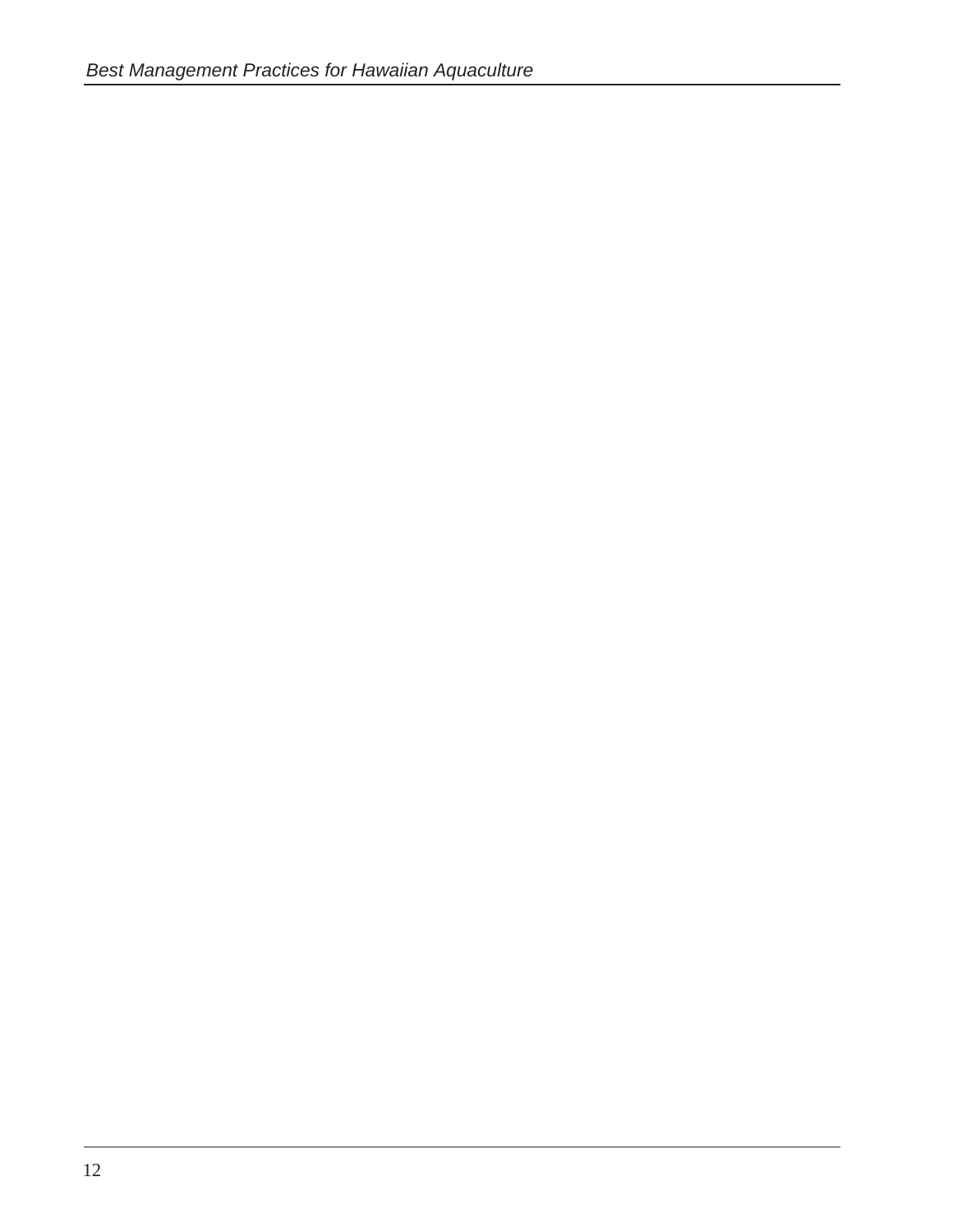## **Site Selection**

Site selection and facility design are the most important and fundamental factors in the success of commercial aquaculture. Most of the problems that arise during commercial production result from lack of planning prior to the construction of the facility itself. It is most important to invest some time and expense before construction to ensure a particular site is suitable for aquaculture. Much of the discussion in this section pertains to earthen ponds but it is also relevant to other culture systems.

Most sites in Hawaii will have one or more characteristics that make it less than ideal for aquaculture. Some of the limitations to a potential or existing aquaculture facility include: soil characteristics, topography, quantity and quality of water sources, potential flooding, and proximity to ecologically sensitive areas. With careful planning, design, and management many of these potential problems can be overcome.

#### **Soils**

Soil characteristics are an important consideration when choosing a potential aquaculture site. Characteristics of soils suitable for earthen pond construction include: adequate clay content, low organic content, proper soil texture, and proper pH.

Clay soils have chemical characteristics that help reduce or eliminate water loss due to seepage. This is called the shrink-swell capacity of the soil. Soils with adequate clay content can considerably slow down or eliminate seepage, reducing the need for adding more water to ponds. Reducing water exchange cuts down on costs. The clay content must be adequate on the pond banks and of sufficient depth on the pond bottom. Core samples should be taken to ensure that the clay layer is deep enough to build ponds. If there is not enough clay, additional fill can be added from topsoils taken from other places. The University of Hawaii Agricultural Diagnostic Service Center (808-956-6706) can assist with soil sampling.

### **Soil pH**

Much of the land in Hawaii that is appropriate for pond construction contains acidic soils. These types of soils must be limed to facilitate productivity, a common practice in agriculture. Liming is also practiced in pond aquaculture using the same kinds of compounds used in agriculture: quick lime, hydrated lime, and crushed limestone. Earthen ponds should be limed when the soil pH is less than 6. Again, the University of Hawaii Agricultural Diagnostic Service Center (808-956-6706) may assist with soil analysis to determine soil pH and liming requirements.

The benefits to liming include an increase in total hardness and total alkalinity as well as stabilization of the pH buffer system. Liming also serves as a disinfectant in empty ponds, speeds up the decomposition of organic matter, and adds calcium, which is an element beneficial to crustaceans.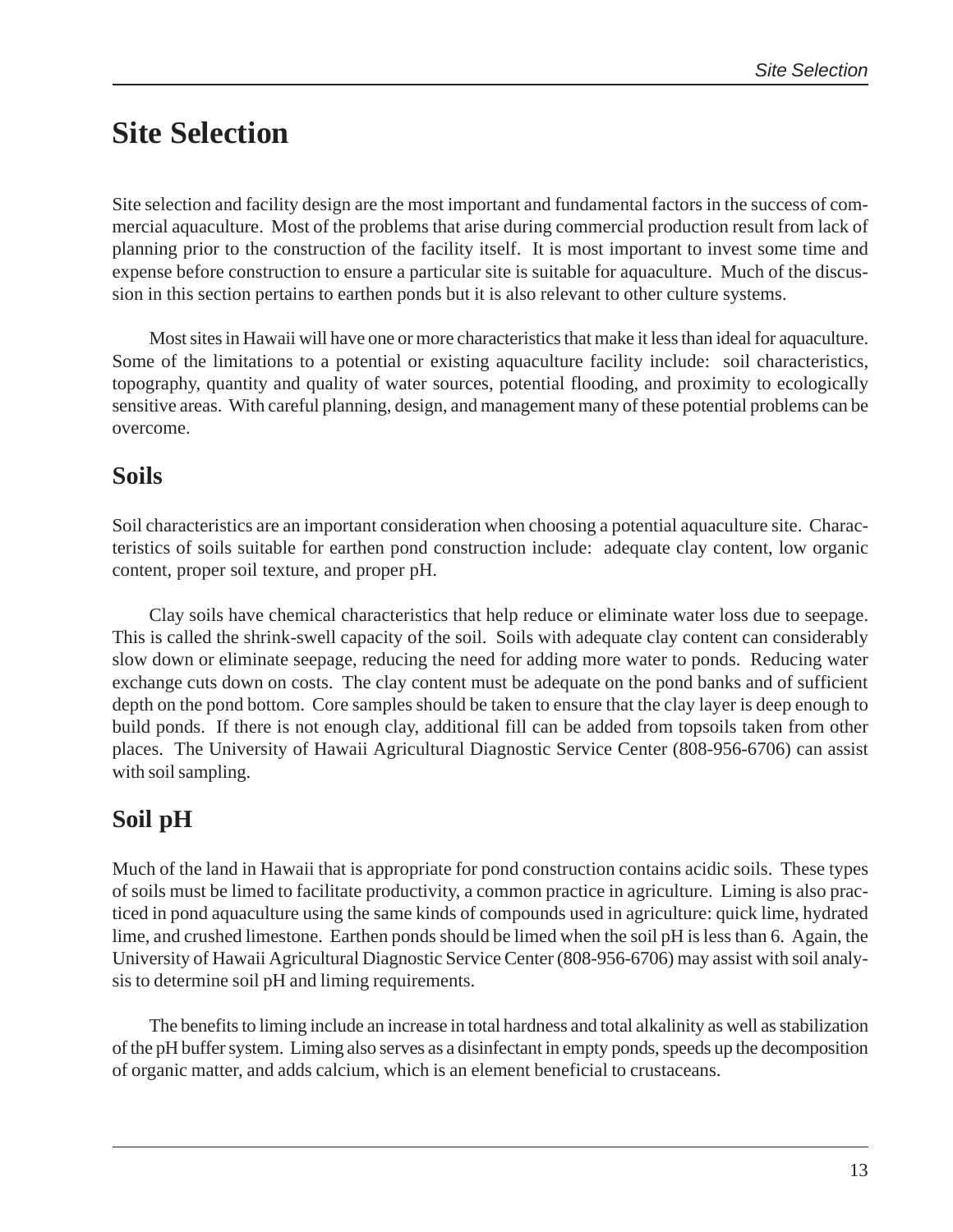### **Pesticides and Pollutants**

Historically, much of the land in Hawaii was cultivated by sugar cane and pineapple plantations for large-scale agriculture. With the decline of the large plantations, some of these lands are being made available for small-scale diversified agriculture and aquaculture. Pesticide use on sugar cane and pineapple was common in the past, and residues may still be contaminating top soils. It is recommended that pesticide residue testing be conducted prior to any pond construction or when a potential aquaculture site has been identified.

## **Topography**

Earthen ponds should be constructed in areas with a slope of less than 2%. This allows for less earth moving but contains sufficient slope to allow drainage of ponds by gravity into effluent canals or settling ponds. Existing vegetation should also be taken into account. Before pond construction begins, the site must be cleared of trees, logs, tree roots, and brush. All woody materials must be cleared to avoid leaks in the pond bottom or levee due to decomposition.

Ponds should not be constructed in areas that are prone to flooding. Low-lying coastal areas or land in very close proximity to rivers and streams should be avoided. Maps are available through the Soil Conservation Service (SCS), which indicate areas of the islands where flooding is likely to occur. It is highly recommended to contact the local SCS during site selection or prior to any construction.

### **Quantity and Quality of Water**

Calculations of annual water needs should be made during the planning process of any aquaculture venture. A number of parameters must be taken into consideration when making these calculations. Rainfall, changes in water supply (quantity and quality), evaporation rates and proposed management methods are important considerations.

Formulas exist to calculate water budgets for earthen ponds:

$$
P + WS = (S + E) + \Delta V
$$

where  $P =$  precipitation,  $WS =$  water source,  $S =$  seepage,  $E =$  evaporation,  $\Delta V =$  change in volume

Adjustments in these calculations must take into account proposed management strategies. If the ponds are drained during harvest, for water exchange, or if water is used for other purposes, the farm water budget needs to be altered. For a more detailed discussion of water budgets see Boyd (1990) or Yoo and Boyd (1994).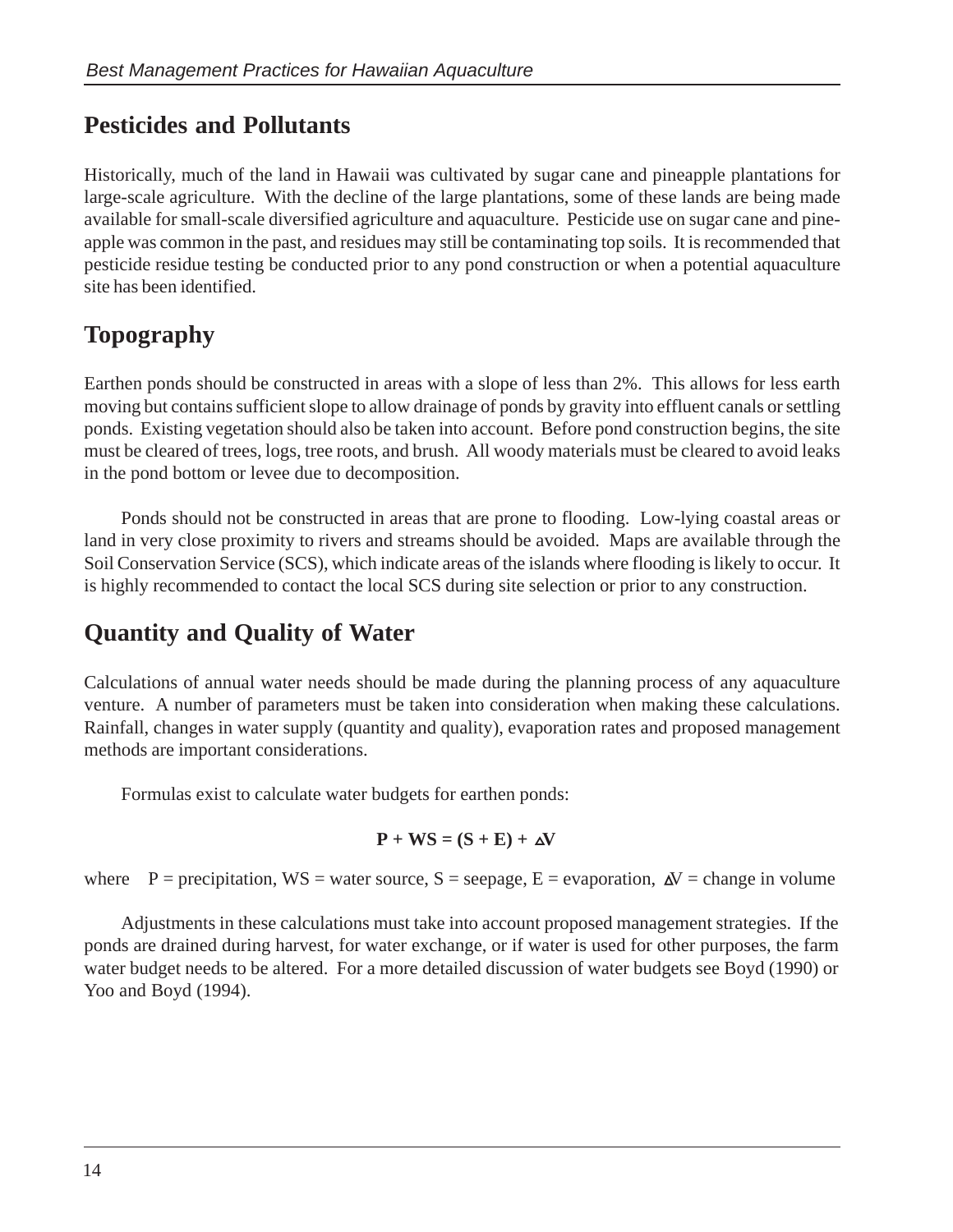### **Farm Design and Construction**

New aquaculture facilities should be built in accordance with acceptable engineering and construction practices and under the guidance of experienced engineers and contractors. Many potential problems can be avoided by ensuring that contractors have previous experience in the excavation of ponds. Well thought out farm design minimizes potential long-term problems. In designing a facility, operational factors such as total acreage, stocking densities, water exchange, harvesting schedules must be taken into consideration. The operational facility should be planned and constructed with environmental considerations being a top priority.

Most of the BMPs in this section deal with earthen ponds or "levee" type ponds. Levee ponds are built by excavating soils and using the spoils from excavation for the embankments. The following design criteria can be followed to construct ponds that have the least adverse environmental impact. The size of the farm is dependent on the amount of water available and the capacity of the farm to treat effluents. The water supply should be reliable and pipes or canals used to fill ponds large enough that ponds are filled in a reasonable amount of time. Pumps or wells should be located close enough to the ponds to allow them to be filled efficiently.

Earthen ponds should be constructed on land that has proper soil texture, soils that minimize seepage and have low organic content. Poorly designed ponds increase maintenance costs, add to erosion, negatively effect management decisions, and decrease farm profitability. Pond construction considerations are:

- Ponds should be built as large as possible within practical limits and consideration of management strategies. Small ponds are more expensive to construct than fewer large ponds.
- Ponds should be rectangular in shape to facilitate harvesting and to reduce construction costs. If ponds are of sufficient size, vehicles can be used on levees to drag harvest seines.
- The average pond depth should be 1-2 m. This range of depth will decrease emergent aquatic weed infestation and minimize thermal stratification.
- The pond bottom should be smooth and gently sloping towards the harvest end. This will allow for ponds to be drained quickly and completely dried, if necessary, after harvest.
- Inlets and outlets should be installed for each individual pond. The water source and drain should be located at opposite ends of the pond. This allows for sufficient water retention of new water and facilitates mixing during water exchange.
- Pond levees should have a 2:1 to 3:1 slope. This adds stability to the pond banks, minimizes erosion and also deters emergent weeds from taking hold. A 2:1 slope is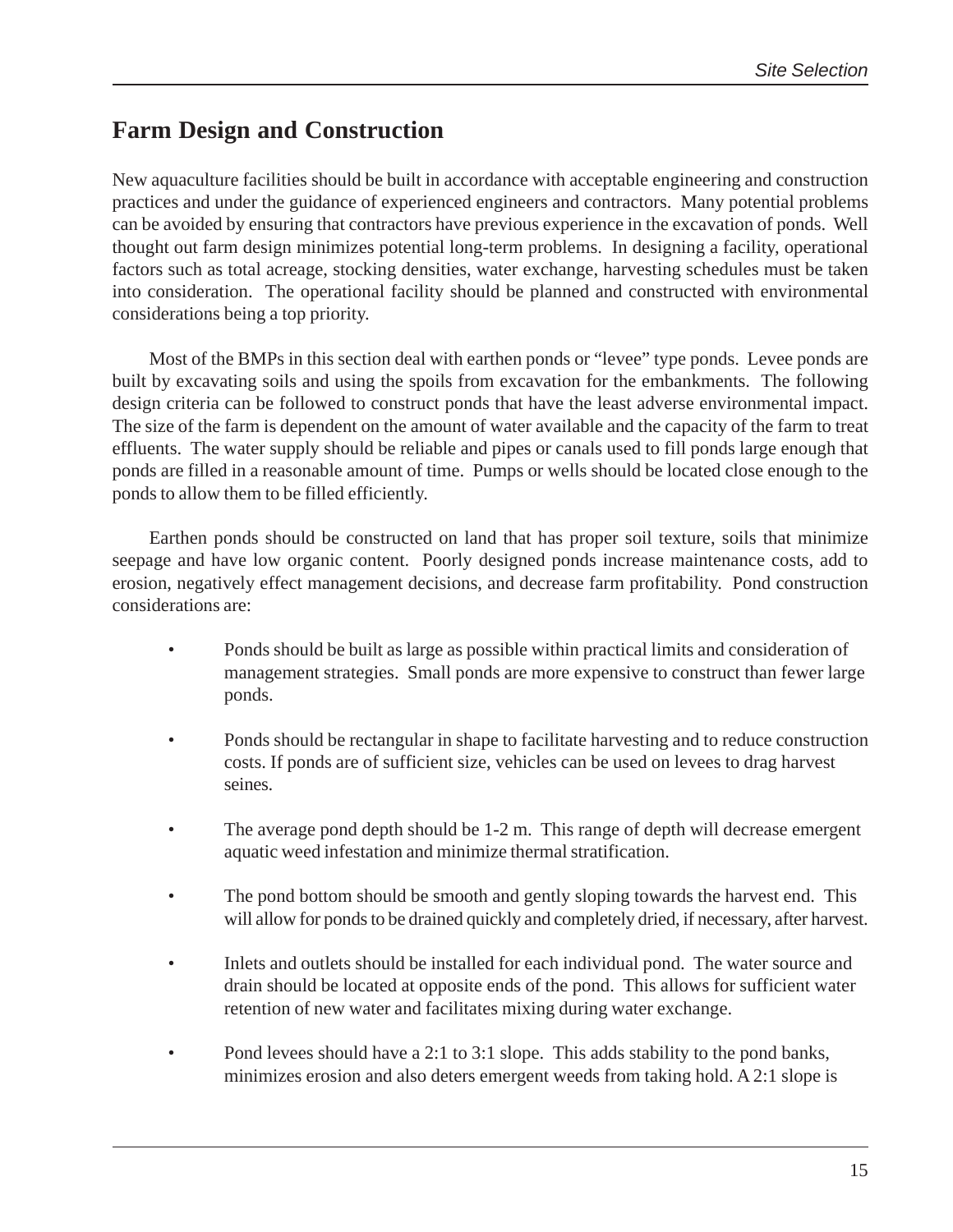generally accepted as the steepest allowable. Embankments steeper than that erode quickly and add to maintenance costs.

- Pond embankments should be of sufficient height as to not be affected by potential floodwaters.
- Pond embankments should be at least 2.5-3 meters wide at the top to minimize erosion and allow for vehicular traffic between ponds.
- Gravel should be distributed on tops of embankments and grass planted to prevent erosion.
- Construction should be carried out during the "dry" season to minimize sediment runoff. Care should be taken to avoid polluting adjacent waters including streams and coastal areas.
- Temporary silt fences can be installed during construction to slow down and catch potential suspended sediments. Materials can be woven plastic or fabric or hay bales can be used.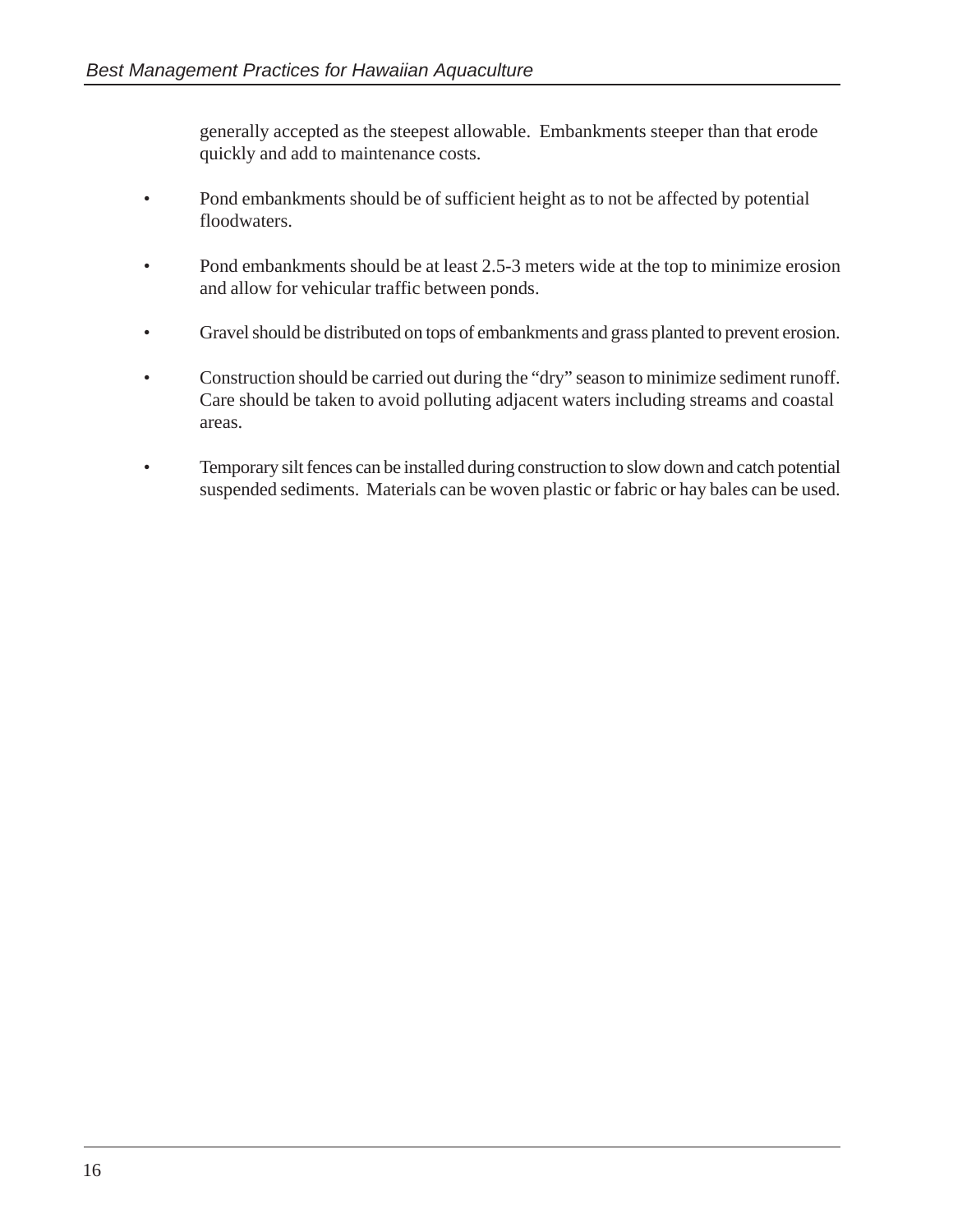## **Farm Operations**

For a commercial aquaculture farm to be successful, it must be managed in an economically sustainable manner. Rearing units whether they are ponds, tanks, raceways, cages, or net-pens, are usually stocked at high densities. Fertilization, liming, supplemental feeding, and aeration are all strategies used by farmers, which allow them to increase stocking densities. Additionally, each technique also increases the level of management and expertise needed. To intensify production levels it is necessary to increase the food supply for the cultured species. This is done by increasing nutrient availability either directly through supplemental feeds or indirectly by fertilizing ponds to increase primary productivity. With an increase in crop production comes a concomitant build-up in organic matter, nitrogenous waste, and phosphorous. A pond ecosystem has only a certain capacity to recycle nutrients and organic matter. As stocking density is increased, feed levels increase, and, for all practical purposes, this capacity is lost. In intensive culture systems, organic matter, in the form of uneaten feed and nitrogenous wastes, can accumulate on the pond bottom. Other management techniques may include supplemental aeration, water exchange, and sludge removal.

### **Culture Intensity**

There are a number of levels of management for aquaculture ranging from extensive to highly-intensive. Each level includes higher stocking densities, more thorough husbandry practices, closer monitoring of water quality, and more input of resources.

| Management Level                                                               | <b>Expected Harvest</b><br>(lb/acre)                        | <b>Input Level</b>                                                                                                                           |
|--------------------------------------------------------------------------------|-------------------------------------------------------------|----------------------------------------------------------------------------------------------------------------------------------------------|
| Extensive<br>Semi-extensive<br>Semi-intensive<br>Intensive<br>Highly-intensive | $<$ 300-500<br>500-1000<br>1000-2500<br>2500-5000<br>> 5000 | stocking<br>fertilization<br>supplemental feeding<br>emergency aeration, water exchange<br>continuous aeration, continuous water<br>exchange |

## **Fertilization**

Fertilization of ponds increases the amount of nutrients available for primary production. Organic and inorganic fertilizers contain nutrients necessary for plant growth. By increasing the production of phytoplankton (the base of the food web), production of other pond organisms increases. These pond organisms are available food for juvenile fish and crustaceans. There is a direct correlation between phytoplankton production and fish production in fertilized ponds. When the cultured species are in the juvenile stages, increasing primary production with fertilization reduces the need for more expensive supplemental feeds.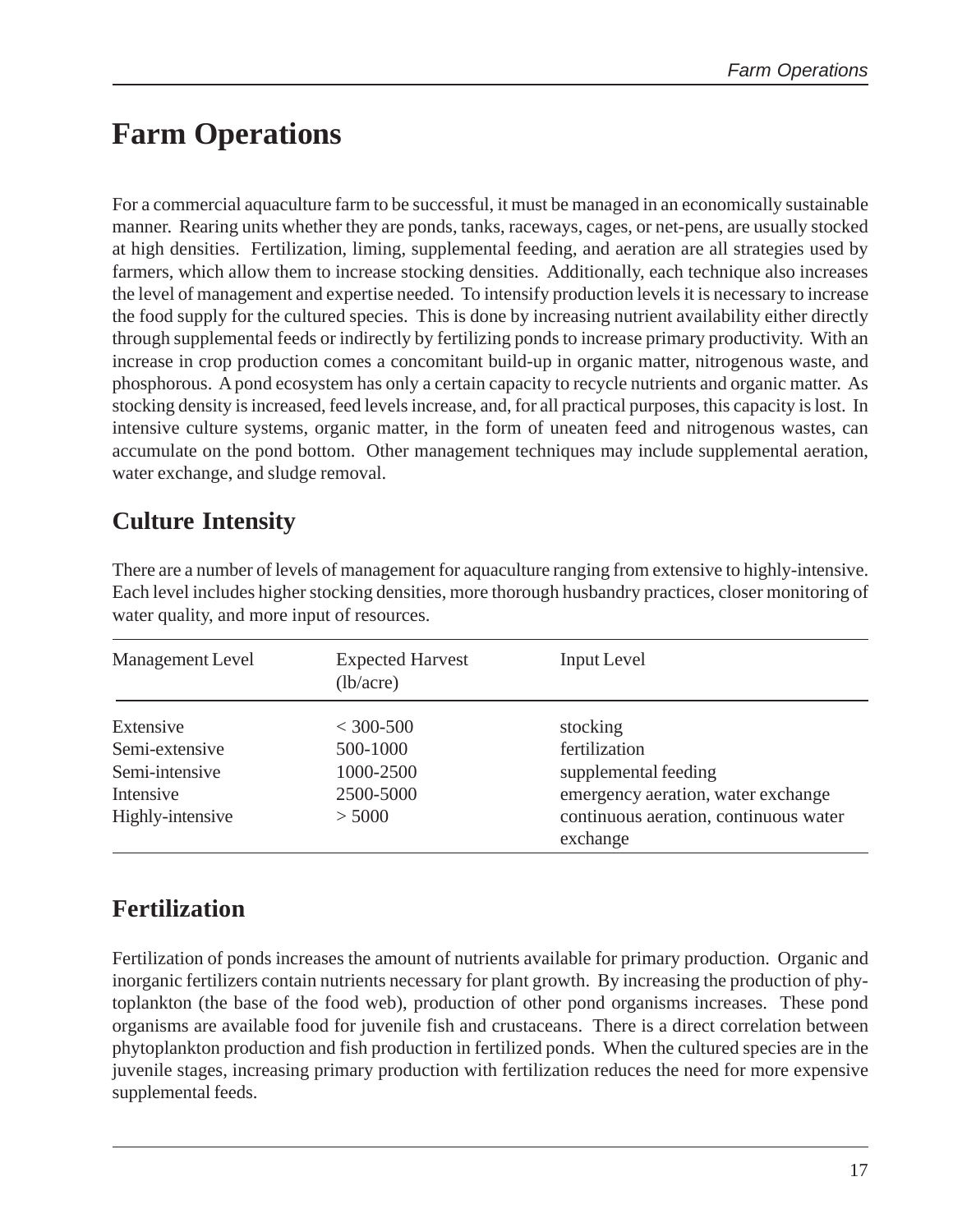Two types of fertilizers can be used: organic and inorganic. Inorganic fertilizers are either granular or liquid and can contain a combination of nitrogen (N), phosphorous (P), and potassium (K). Animal manures and vegetation materials are commonly used as organic fertilizers. In agriculture, fertilizer rates for specific crops such as corn or wheat are established by soil testing. This is a well-established procedure for agriculture crops, but fertilizer rates cannot be formulated for individual ponds. A fertilization regime that has been effective in sportfish ponds can be used to increase production in aquaculture ponds.

- After filling the pond and prior to stocking, apply 20-20-5 chemical fertilizer at a rate of 45 kg/ha or 40 lb/ac.
- Follow with two more applications in two-week intervals.
- Continue fertilizer application at the same rate every two to four weeks.
- Monitor Secchi disk visibility and apply fertilizer more frequently if primary productivity decreases.
- Because water exchange flushes nutrients and phytoplankton from ponds, these ponds may have to be fertilized more frequently.
- Feeding will add additional nutrients to ponds, possibly reducing the need for continued fertilizer application.
- When using liquid fertilizers, dilute with water  $(1:10)$  and apply around pond edges. In larger ponds liquid fertilizer can be applied throughout the pond with the use of a boat.

This fertilization program was developed for low alkalinity freshwater ponds. It cannot be assumed that this standard procedure would be ideal under all circumstances. Farmers may have to generate specific fertilizer procedures for each individual pond.

## **Liming**

The benefits of liming earthen ponds used for aquaculture are numerous. Liming neutralizes acidity of pond soils and water, increases total alkalinity and total hardness of water, and enhances the pH buffering capacity. The addition of lime neutralizes acidic soils by increasing soil pH. By increasing soil pH, phosphorous, which is chemically bound to soil particles, becomes more available, thus increasing primary productivity in pond systems. Lime increases the effect of fertilization and also increases the availability of carbon for photosynthesis. The decomposition rate of organic matter in pond bottoms is increased and when lime is added to soils in drained ponds, it acts as a disinfectant.

Generally, liming is recommended when total alkalinity is less than 20 mg/L. There is little or no effect from the addition of lime when total alkalinity is greater than 25 mg/L. Many times lime is used in brackishwater ponds. These ponds already have sufficient total alkalinity so the benefits of liming are questionable.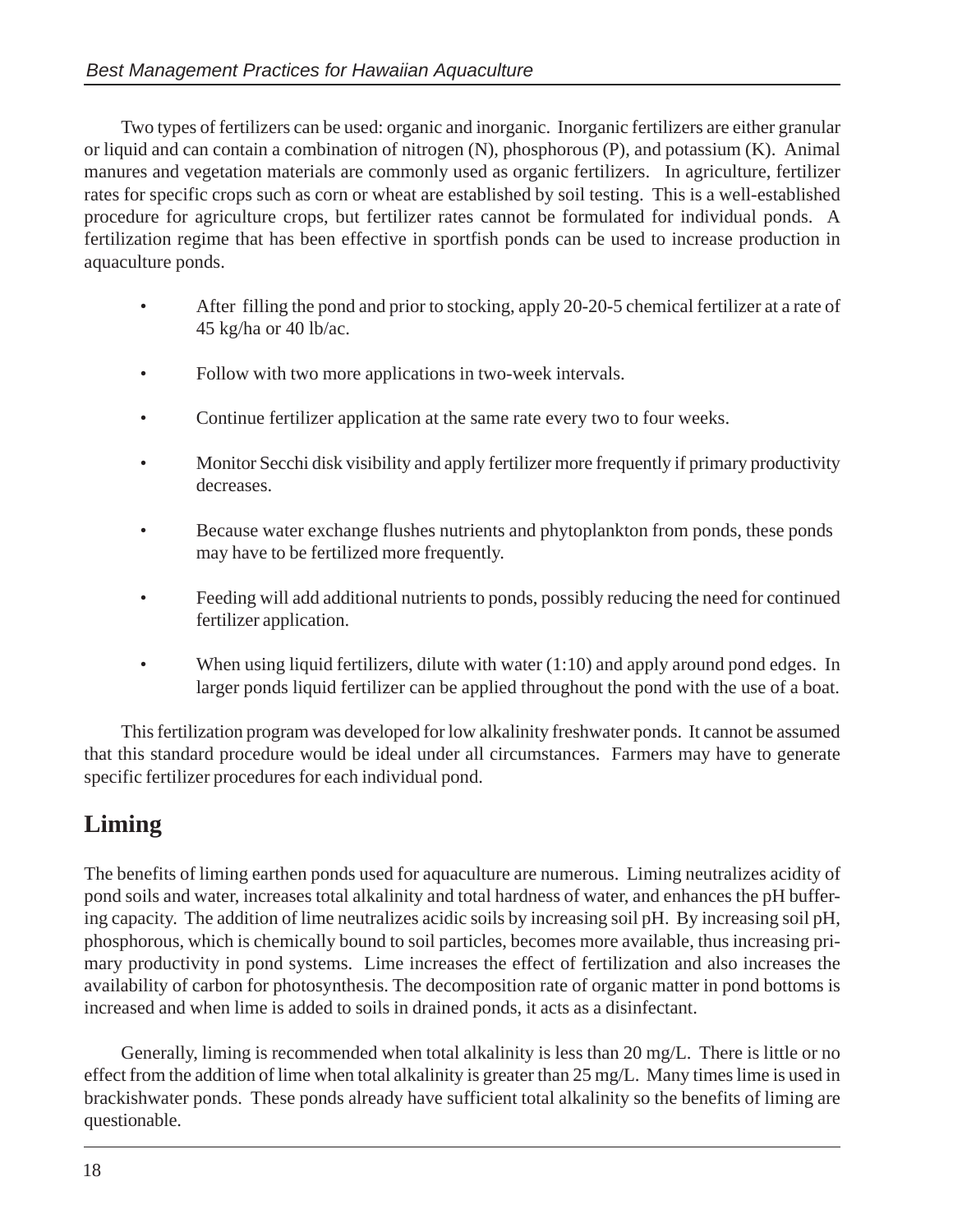The most common liming materials are agricultural limestone, hydrated lime, and quick lime. The chemical composition of these materials is different. Agricultural lime is pulverized calcium carbonate, the same material that makes up coral reefs. It is sometimes sold as dolomite. Hydrated lime is calcium hydroxide and quick lime is calcium oxide. All these liming materials have the same chemical reaction in water, but hydrated lime and quick lime react at a much faster rate and can cause pH levels to increase rapidly. This could be detrimental to an aquaculture crop and may cause mortalities. Agricultural lime is recommended for aquaculture use. It is relatively inexpensive and can usually be purchased in bulk or in bags.

Agriculture lime is made up of particles of various sizes. The smallest particles react faster than larger particles due to the greater surface area of smaller particles. It is best to find a manufacturer that produces lime that is finely pulverized.

#### **Feeds and Feeding**

Feeds and feeding practices are major factors in the quantity and quality of effluents from culture systems and therefore the management practices associated with feeding are very important. Feeds are the original source of excessive nutrients, which can ultimately find their way to effluent waters in the form of organic matter, uneaten feeds or feces. What allows for commercial aquaculture to be successful is the use of high-quality feeds to increase the production capacity of ponds, tanks or raceways. The amount of exogenous or supplemental feeds given to a culture system has a direct relationship to stocking densities. Water quality and subsequent effluent quality in culture systems are related to culture intensity. Simply put:

#### **more fish** Æ **more feed** Æ **more nutrients**

Extensive systems with low stocking densities and low feed and/or fertilizer inputs have fewer problems with water quality. As intensification increases, water quality management is of greater concern and a variety of water quality parameters need to be monitored more closely. Nutrients derived from feeding and feces add to potential water quality problems. Excessive nutrients lead to higher phytoplankton densities or "blooms." These phytoplankton blooms increase oxygen demand at night and early morning hours, producing conditions that can lead to mass mortalities in culture systems.

The most obvious and effective means of reducing excess nutrients in effluents is the efficient use of feeds and effective feeding practices. Most of the nutrients discharged from production units into receiving waters are derived from uneaten feeds and feces. Feeds are one of the highest expenses incurred in commercial aquaculture. Therefore, it is important to understand feeds and feeding practices.

#### *Feeds*

In intensive and semi-intensive aquaculture systems, nutrition for growth and development of cultured animals is derived from added feeds. The nutritional requirements for some cultured species such as channel catfish, shrimp, and trout are well known. But for many of the species cultured in Hawaii, including Chinese catfish and ornamental fish, nutritional requirements have not been thoroughly elucidated.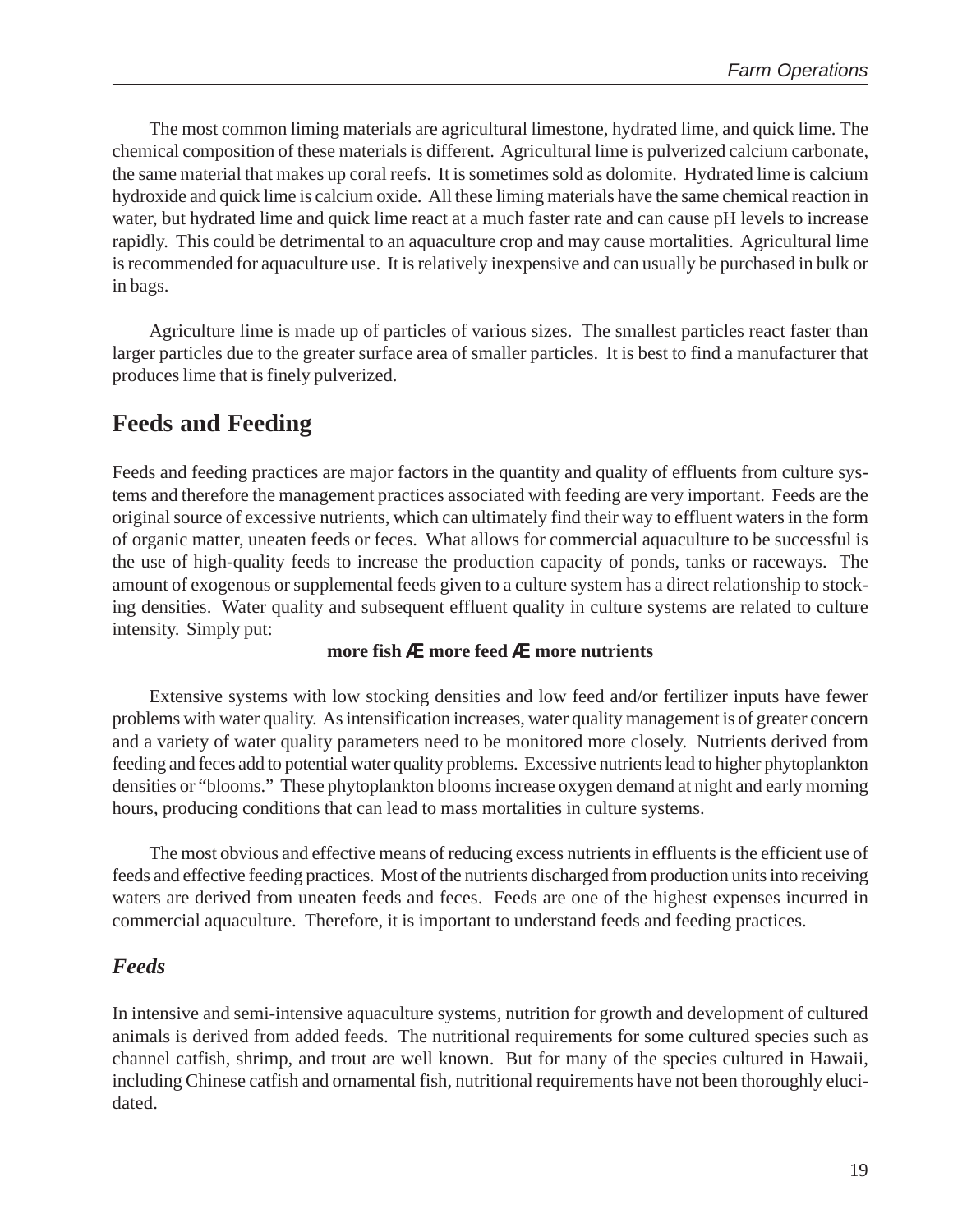#### *Feed Conversion Ratio (FCR)*

Prepared or formulated feeds should be nutritionally complete and have a good conversion efficiency. Complete diets contain all the essential nutrients including protein, fatty acids, carbohydrates and vitamins needed for normal growth and development. The feed conversion ratio is calculated by the amount of feed (kg) needed to produce one kg of growth. For example:

If 1500 kg of feed yield 1000 kg of shrimp the FCR is calculated as:

1500 kg feed $\setminus$ 1000 kg shrimp = 1.5

The lower the FCR, the more efficient the conversion of feed to flesh. Keeping accurate records of the amount of feed given and the growth rate of the population allows the farmer to calculate food conversion efficiency. A number of factors affecting FCR include, the type of feed used, species being grown, age and size of the animals, water quality and the culture system. Over-feeding leads to poor feed conversion.

Many farmers are unsure as to what type of feed to purchase. Without knowledge of the requirements of the animals being grown, farmers frequently choose the cheapest feeds available. Inexpensive feeds may not fulfill the nutritional requirements of a particular species and in the end may end up costing the farmer more money in the long run. Nutritional levels should be as low as possible without compromising feed quality.

#### *Quality Feeds*

It is important to use the highest quality feeds available that fulfill the nutritional requirements of the cultured species. Feeds should be stable in the water column for at least as long as it takes to be consumed by fish or shrimp.

Pelleted feeds should have minimum amounts of "fines" or feed dust. Fines cannot be consumed by the animals and compound water quality problems by adding additional nutrients to the culture system. The pelleted feed should be of appropriate size for the size of the animal being cultured. Pellets come in various sizes and smaller pellets should be fed to fry, fingerlings, or juvenile animals. Pellet size should increase with animal growth. The palatability is also very important in prepared diets. Feeds can be nutritionally complete but if the cultured animal will not ingest the pellets, feed is wasted and will add to water quality problems.

Nitrogen and phosphorous are two nutrients found in feeds that lead to high primary productivity in culture systems. Excessive primary productivity or eutrophication complicates water quality in ponds and in bodies of water where effluents are discharged. It is important to keep nitrogen and phosphorous levels in prepared feeds to a minimum while ensuring continuous growth and optimum food conversion efficiency. Protein is the primary source of nitrogen in feeds. There are a number of types of protein that can be incorporated into feeds, with some sources (fish meal) being more expensive than others.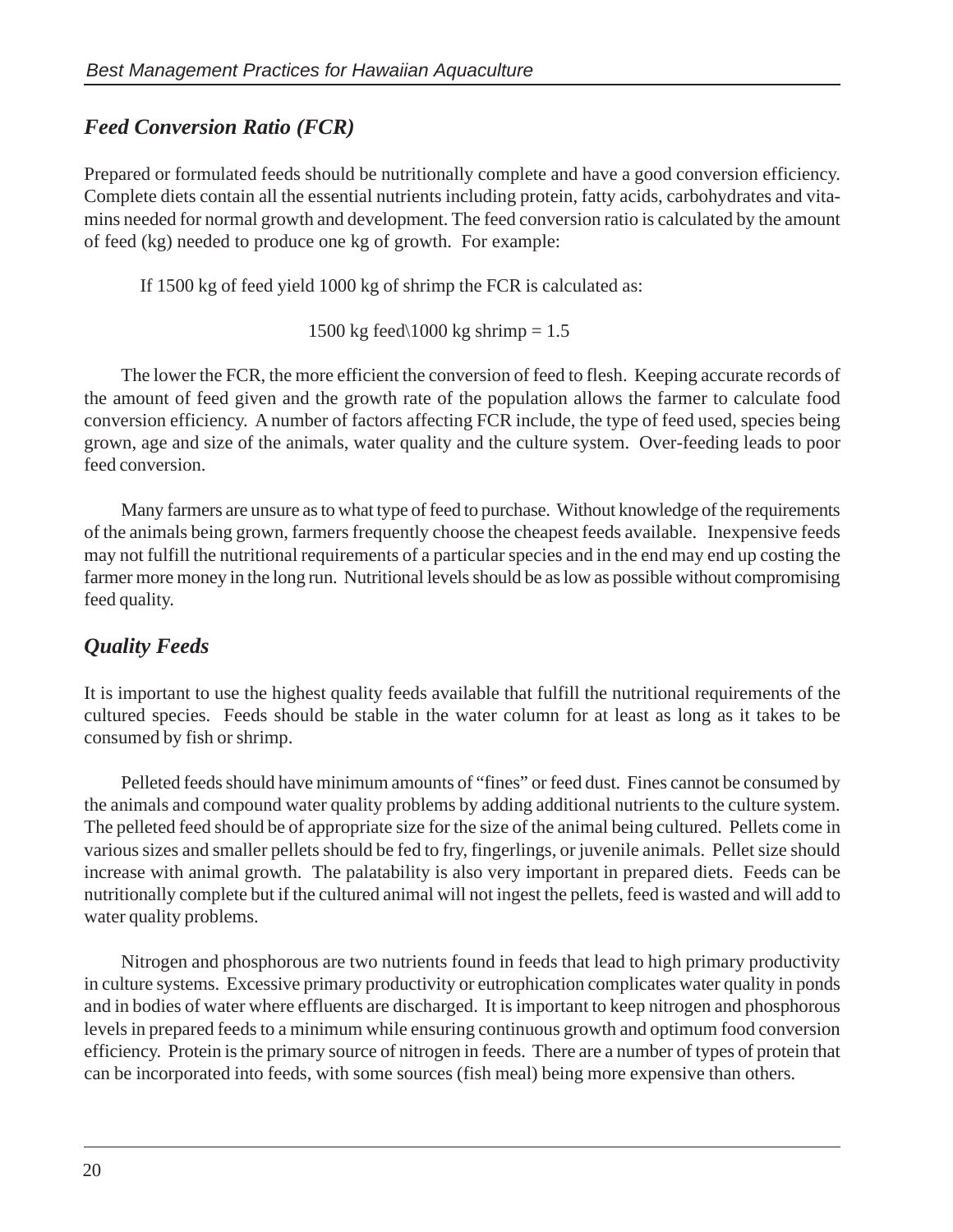Feeds should be stored in a cool, dry facility. Ideally feeds should not be stored for longer than 30 days. When kept longer, vitamins tend to break down. Moldy feeds should never be used. When consumed, they can lead to disease problems; if not consumed, they will lead to water quality problems.

#### *Feeding Practices*

Feeding practices are very important in maintaining optimum water quality and in obtaining efficient food conversion. There are numerous benefits from the efficient application of feeds. As mentioned above, feed is one of the highest expenses for aquaculture farmers in Hawaii. By following these recommendations, feed expenses can be lowered and potential environmental impacts minimized.

Feeding charts have been worked out for many cultured species. Following established feeding recommendations and making adjustments accordingly will help reduce costs. Paying close attention during feeding cannot be stressed enough. It is imperative to observe the behavior of animals while feeding. Aside from assuring that the animals are eating, observations give farmers a good indication of the overall health of the population. Many farmers waste feed by overfeeding, not feeding at the right time of day, or not observing feeding.

#### *Feed Requirements*

The amount of feed given must be adjusted on a regular basis. Smaller animals eat more feed on a percentage weight basis. As fish or shrimp grow they need less feed percentage weight basis but as the biomass in the pond increases more feed must be given. Small fry or fingerlings are usually fed 10-20% total body weight daily whereas larger fish are fed 1-3% daily.

For example:

2000 fingerlings stocked @ 10 g/each = 20,000 g total biomass fed at 10% total body weight/day =  $2000$  g/day =  $2.0$  kg/day

Growth rates should be monitored periodically and feeding rates adjusted accordingly. While it may be impractical to get a precise number of the amount of animals in a culture system, this can be estimated by noting mortalities. Feeding rates in shrimp ponds are commonly monitored with the use of feeding trays. Feed is broadcast over the pond with some feed being placed on a number of trays located in various areas of the pond. By monitoring the feeding trays, adjustments of feeding rates can be made. If after a certain period of time there is still feed left on the tray, feeding levels can be decreased. Conversely, if all feeds are consumed quickly, rates may be increased.

#### *Feeding*

Feeds should be spread as evenly as possible throughout the culture system. This ensures that as many animals as possible have access to the feed. Some cultured species are territorial in nature and are very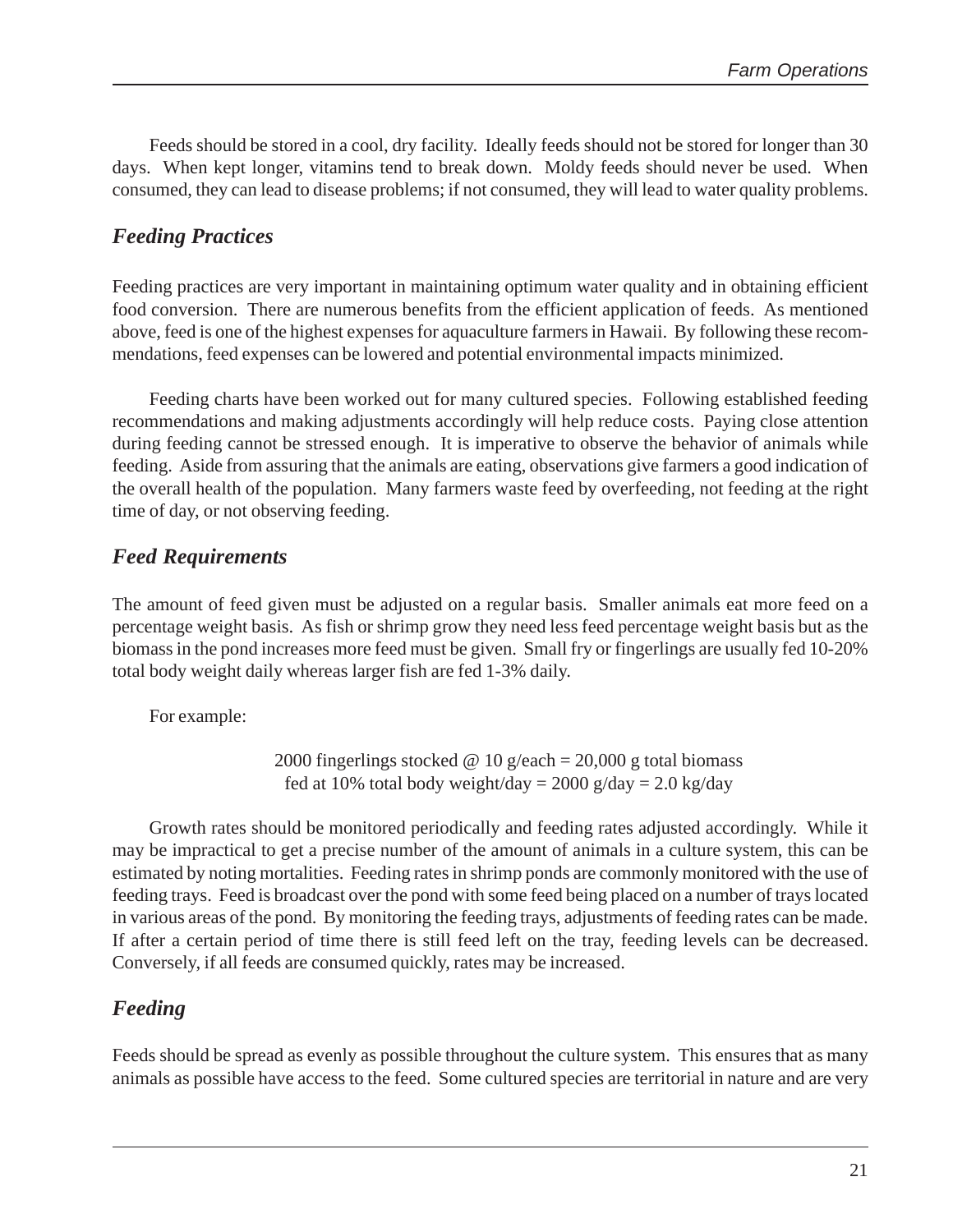aggressive feeders. If large applications of feed are given to specific areas only some animals may get access to feeds while others will get no feed at all. Moreover, some feed may remain uneaten and begin to lead to water quality problems. Uneaten feed then becomes expensive fertilizer.

If feasible, feeds should be given several times a day, especially when animals are young. This allows more animals to have better access to food and less waste to occur. Again, observation of feeding is very important. Some cultured species eat more in the morning while others like to feed in the late afternoon or evening. With careful observation, feeding preferences can be noted and feed application can be adjusted accordingly.

#### *Types of Feed*

Pelleted feeds can be processed in a number of different manners. There are sinking feeds and floating feeds. Which one is used is dependent on the feeding behavior of the species being cultured. Floating or extruded pellets are generally recommended. Although these feeds are more expensive, they allow for observation during feeding time. It cannot be stressed enough to take the time to watch animals feed. Some species such as shrimp or prawns are bottom feeders and sinking pellets should be used. Binders are utilized in prepared feeds to ensure pellets maintain shape and do not deteriorate.

#### **Aeration**

The most important water quality variable in commercial aquaculture production is dissolved oxygen. In ponds with high stocking density and supplemental feeding, daily maintenance of dissolved oxygen levels is of the utmost importance for the health of cultured animals. Keeping accurate records of feeding and fertilization coupled with regular monitoring of water quality are important management tools in maintaining oxygen levels within the appropriate range. The ideal levels of dissolved oxygen for most cultured species is between 5 and 9 mg/L. When DO levels fall below 3 mg/L for an extended period of time, animals become stressed and therefore susceptible to disease. With higher stocking densities the use of mechanical aeration devices may be needed.

Aerators increase the rate at which oxygen enters the water by exposing water to air. Aerators increase the surface area of water exposed to air, therefore increasing the rate of diffusion of oxygen from the atmosphere. Common types of aeration devices include vertical pump aerators, air injectors or propellor aspirators, and paddlewheel aerators. Vertical pump aerators use an impeller to splash water into the air. These devices are used in many ornamental ponds and pools for aeration as well as for aesthetic reasons. Propeller aspirators use an impeller at the end of a hollow shaft in which air is pulled down and injected into the water in very fine bubbles. Paddlewheel aerators are by far the most widelyused in pond aquaculture. There are a number of commercial manufacturers of these types of aerators. Many aeration devices have been tested for the efficiency in which oxygen is transferred to the water. Generally, paddlewheel aerators have the most efficient oxygen transfer.

Aeration can be used in an emergency, nightly, or on a continuous basis. Emergency aeration is used when oxygen levels are depleted and there is concern of mortalities with cultured animals. By careful monitoring of DO levels (daily) and keeping accurate records, it is possible to anticipate incidents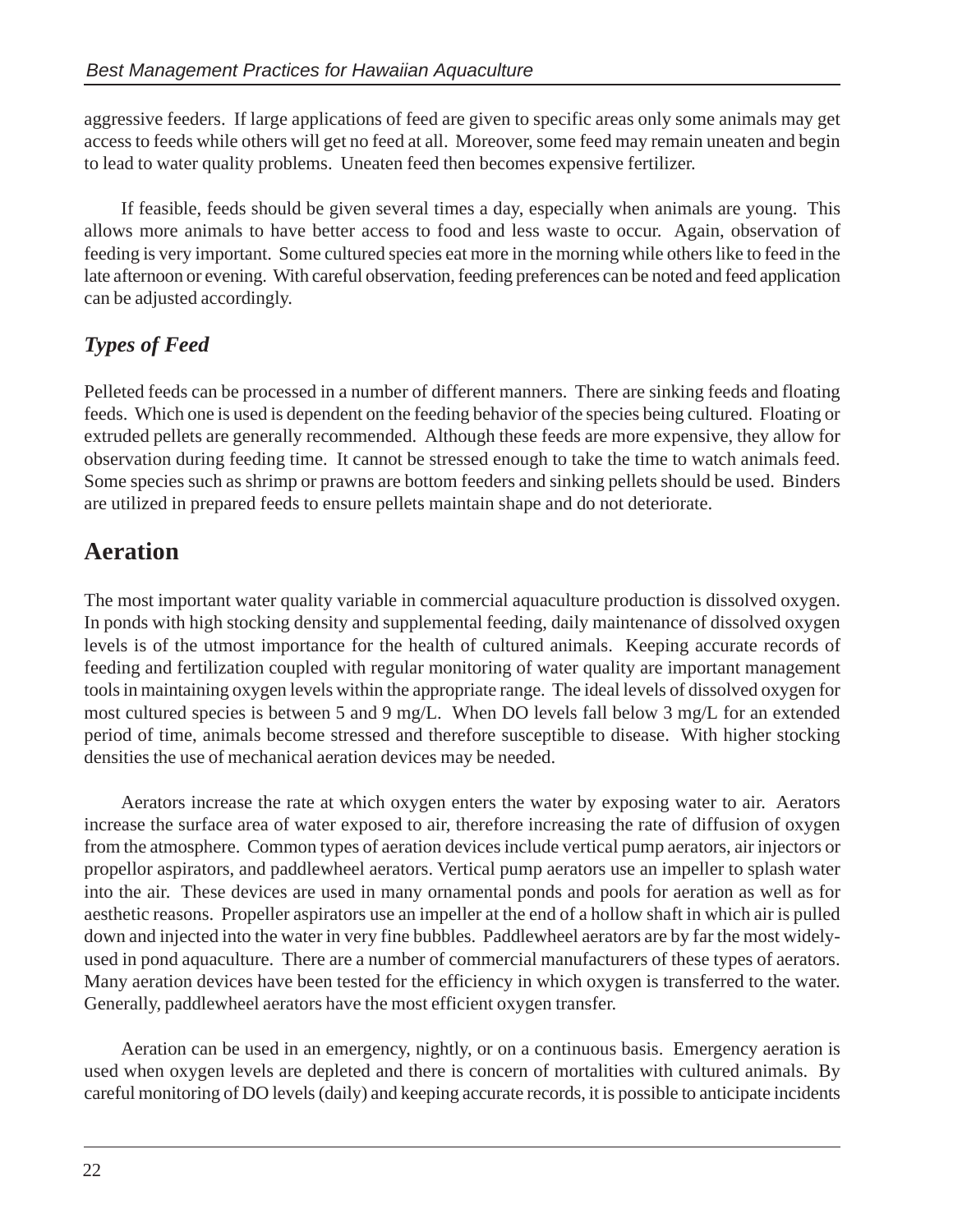of low DO in ponds and prevent mortalities from occurring. When it is expected that DO levels could fall to as low as 2-3 mg/L, emergency aeration is used until the DO rises to safe levels. Emergency aeration is not frequently used and when needed is used throughout the evening hours until dawn, the critical time for low DO levels. It is important to be sure aeration equipment is reliable and well maintained because, as implied, it is needed during emergencies and if not functioning properly the whole crop could be lost.

Nightly aeration is used in moderately stocked ponds from the hours of midnight to dawn. This aeration strategy ensures that DO levels are always within a safe range (5-9 mg/L). In moderately stocked ponds, aeration is not normally needed during daylight hours, as photosynthesis usually supplies sufficient oxygen to the pond. Regular monitoring of water quality should continue.

In highly intensive aquaculture, continuous aeration is a common management strategy. Very high production rates in both shrimp and fish culture have been achieved with the use of continuous aeration. However, in intensive pond culture, using constant aeration, high feeding rates, and water exchange are also needed. Water exchange can sometimes be as much as 10-50% of the pond volume in a day. The effluent contains ammonia and other toxic metabolites, which may be harmful to receiving waters.

Management strategies must be *carefully* planned prior to stocking ponds. Initial stocking densities and projected crop harvests have many implications. More intensive culture necessitates higher feeding rates, more aeration, possible water exchange, and closer water quality monitoring. All these factors increase costs and the returns may not justify these added expenses.

An additional benefit to aeration is water circulation. Circulation prevents stratification and enhances the microbial degradation of organic matter in pond bottoms. Organic material is oxidized more rapidly when pond water is appropriately oxygenated. The breakdown of organic matter within the pond will reduce the organic load of discharge water.

- Monitor dissolved oxygen levels in ponds regularly. This allows farm management to make intelligent decisions about the use of supplemental aeration. When biomass in the ponds is low, there will probably be less need for the use of aerators. Later in the growing cycle when animals are larger, there will be more need for aeration.
- It is generally recommended that one horsepower of aeration is needed per acre of pond area. With higher stocking densities, it is suggested that at least 2 hp/acre of aeration be used.
- There are many manufacturers of aeration devices. As to be expected, some are more efficient in transferring oxygen to pond waters. Using efficient aerators reduces costs and increases profits. Paddlewheel or propeller aspirator aerators are very common in pond culture. They are easy to position, secure in the pond, and fairly easy to maintain.
- Positioning of aeration devices in ponds is important. Aerators can cause erosion of banks and pond bottoms. Aerators should be positioned at an adequate distance (3-4 m)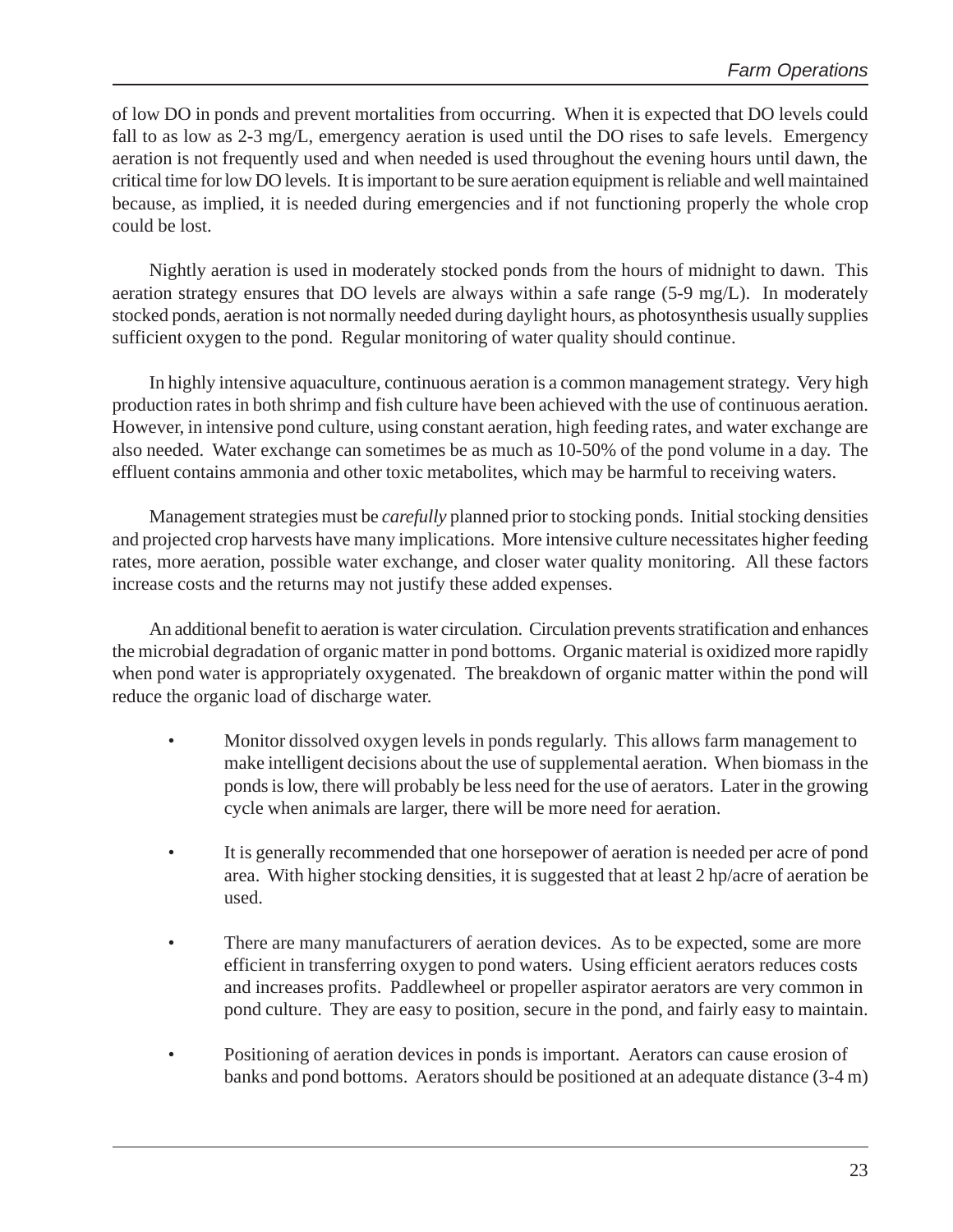away from embankments to minimize erosion. Fortify pond bottoms underneath to reduce erosion.

• Aerators increase pond circulation. Strategically place aerators within the pond so that all areas are reached and no dead spaces occur.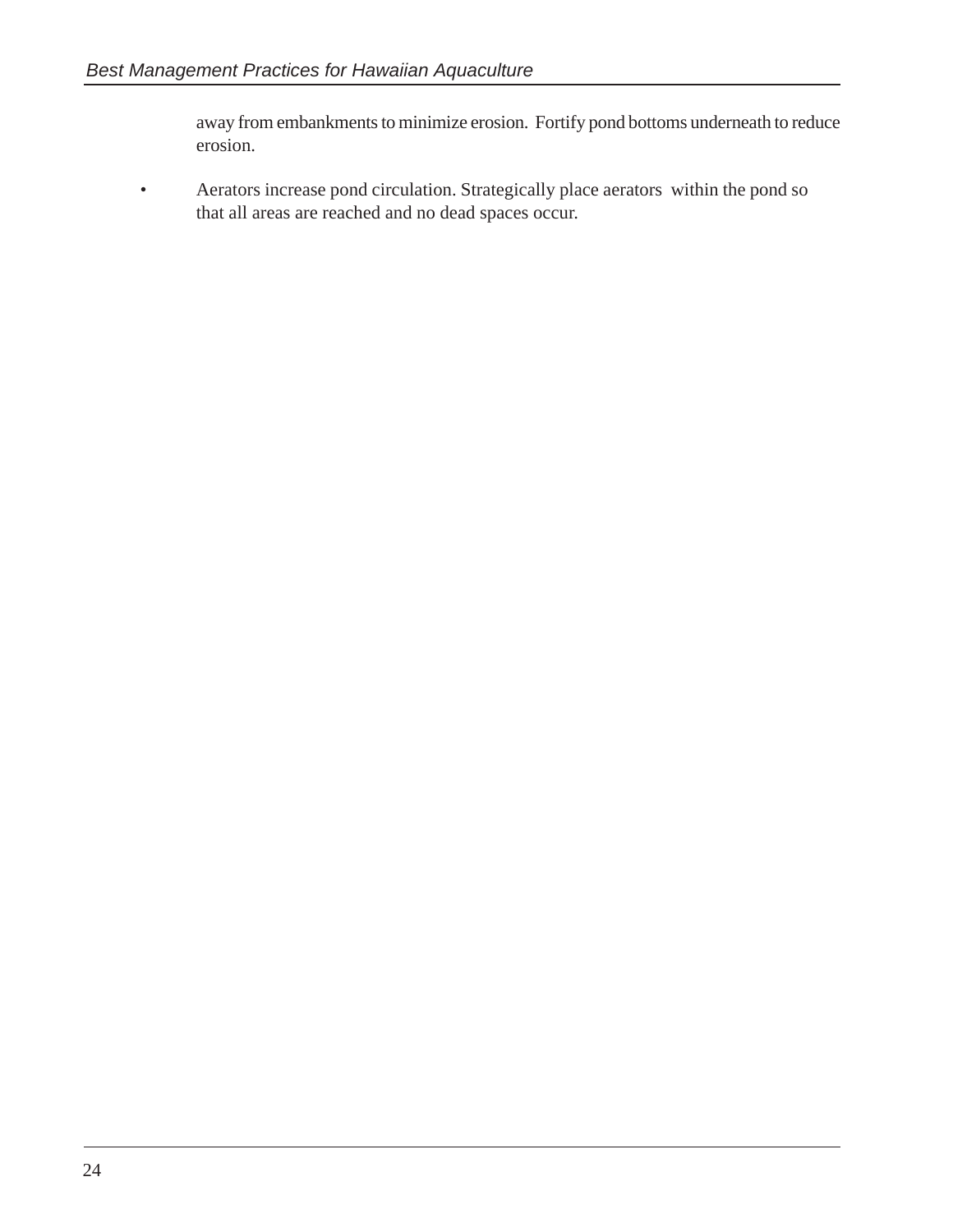## **Effluent Management**

The overall goal of the above listed management practices is to reduce or eliminate problems associated with effluent discharge. The water quality variables of most concern in effluents include dissolved nutrient load and suspended solids. Highly dissolved nutrient loads can cause adverse environmental impacts in areas which receive effluent discharge. Suspended solids may be either particulate material or soil particles from erosion.

Ultimately, the quantity and quality of effluent will be dictated by management strategies and the most significant decision is culture intensity. Stocking rate and hence feeding intensity are the most important factors influencing the levels of dissolved nutrients and toxic metabolites found in effluent.

## **Harvesting**

Effluent can be released into ditches or sedimentation ponds during harvest or water exchange. Some farms implement complete pond draining at harvest. There is evidence that most dissolved nutrients, organic material, and suspended solids are found in the last 10-15% of water discharged from ponds during complete drainage. When releasing effluent, the following guidelines are suggested:

- When harvesting, water should be discharged slowly. This minimizes the amount of suspended materials found in discharge and reduces erosion.
- If partial drainage is used during harvest, limit seining during release of waters as this can add to suspended solids in effluent discharge. After harvest, hold the remaining water in the pond for a number of days before complete drainage.
- If possible, concentrate cultured animals into a harvest basin, discontinue discharge, and harvest animals. This technique will allow suspended material to settle before complete drainage.
- Coordinate harvest schedules so that sedimentation ponds or discharge canals have the capacity to handle effluent.
- Harvest of cultured animals can be completed without draining ponds. It is a common practice of channel catfish farmers on the mainland to operate ponds for several years without draining. Good water quality and fish production is possible by seining ponds at harvest time without complete draining of the pond. It may not be possible for shrimp farmers to use this management technique, as pond bottoms are usually dried out and treated between harvests.
- Water from drained ponds can be reused. Instead of draining ponds completely for harvest, with careful planning it may be possible for water to be pumped into adjacent ponds and then reused in the same pond. Water can be transferred between ponds economically with the use of a portable low-lift pump.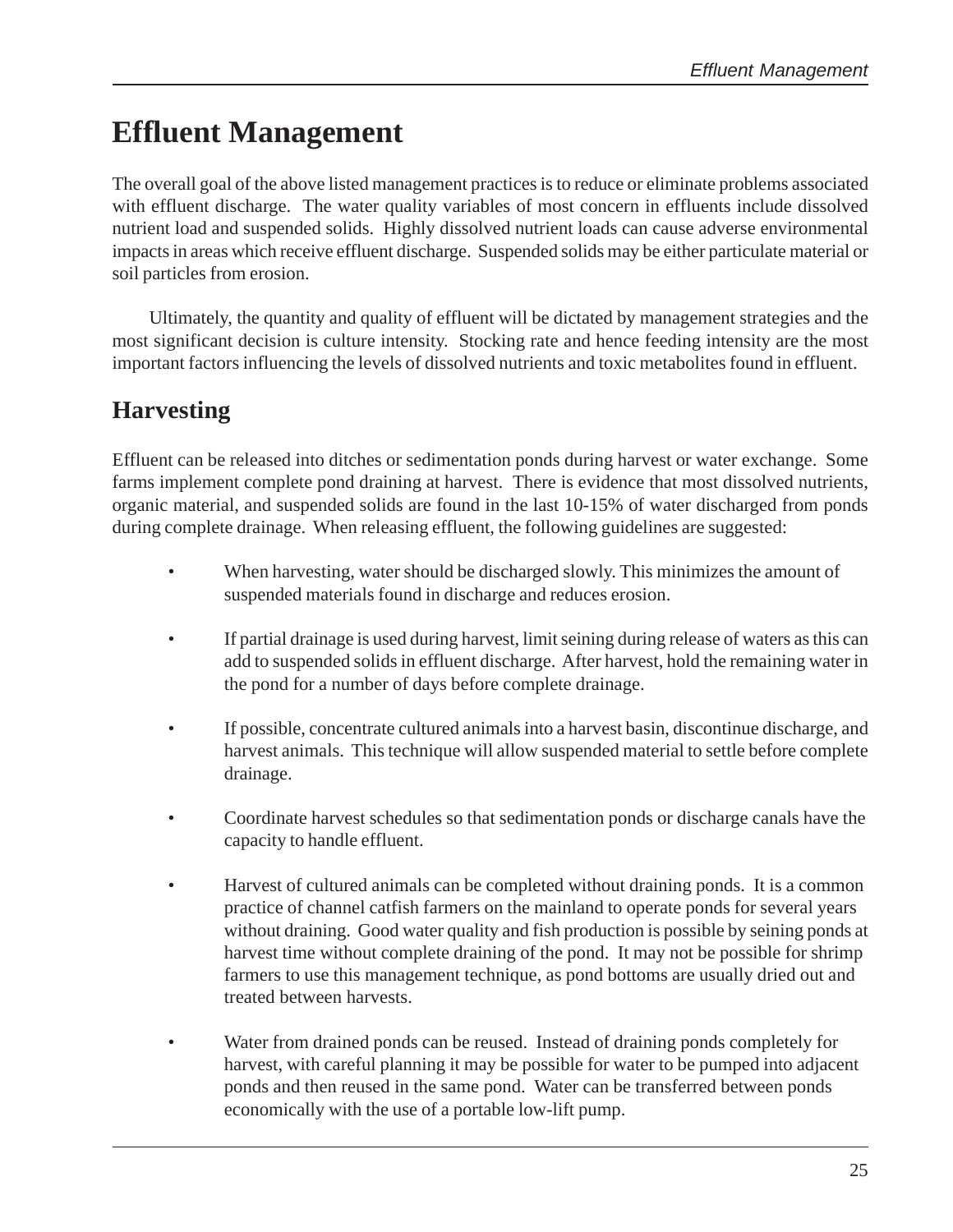#### **Sedimentation Ponds**

Sedimentation ponds can be used to treat aquaculture effluents. The most important criteria for the effective use of sedimentation is the residence time of the wastewater. There are also other considerations for the design of sedimentation ponds. The pond depth, flow rate of incoming waters, and the pond surface area all have an effect on the settling time of suspended particles. Smaller particles stay in suspension longer than larger heavier particle. Consequently, a longer residence time is needed to allow small particles to settle.

Many intensive aquaculture facilities release large volumes of water either occasionally, when harvesting, or on a continuous basis. To slow down water velocity and allow settling to occur, the surface area of the sedimentation pond must be of sufficient size and depth. If sedimentation ponds are to be used to treat aquaculture effluent, all management strategies of the farm must be taken into consideration.

#### **Constructed Wetlands**

Constructed wetlands have been successfully used to treat aquaculture effluents. Wetland plants are very efficient at removing dissolved nutrients from effluent. A sufficient retention time is needed for wetlands to be effective. If wetlands are to be used to treat effluent waters, accurate calculations must be made concerning the size of the wetlands and the amount of discharge water released during harvest. Constructed wetlands should be large enough to provide a two- to four-day retention time. This allows sufficient time for the removal of dissolved nutrients and the settling of suspended solids. Ideally, wetlands should be downslope of production ponds, allowing gravity to drain ponds.

Constructed wetlands require a substantial amount of land and only marginal lands on the facility should be used for this purpose. Since most dissolved nutrients, organic material, and suspended solids are found in final discharge waters, wetlands should be used for this effluent, minimizing the amount of constructed wetland needed. Constructed wetlands can be connected to a common drainage system allowing the use of one wetland area for numerous production units.

### **Integrated Agriculture-Aquaculture**

The concept of integrating aquaculture with agriculture production is not new. Ancient Chinese culture practices combined recycled resources from livestock and crop production with that of fish culture. Discharge waters from aquaculture production contain dissolved nutrients and organic materials. Rather than viewing this as a problem, aquaculture effluent can be used for irrigation of an alternative crop of value.

In shrimp culture, edible seaweed such as *Gracilaria* sp. can be used as a nutrient scrubber to remove dissolved nutrients from effluent. When shrimp ponds are harvested, or water exchange is needed, pond water can be discharged into a settling pond or ditch holding seaweed. Fish species such as tilapia, milkfish, and mullet may also be stocked in discharge ponds or ditches, providing an additional cash crop.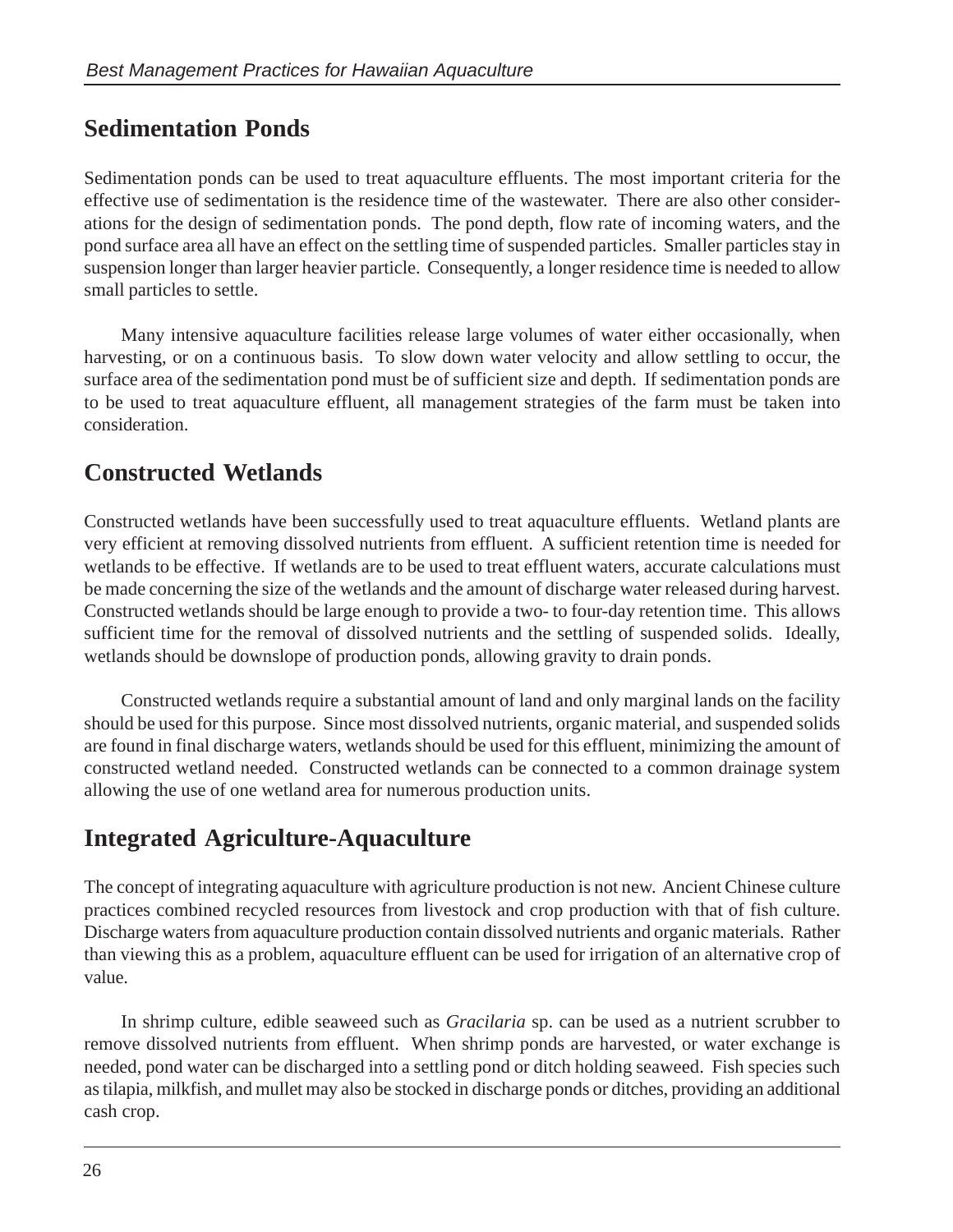In freshwater culture, effluent can be used to irrigate terrestrial crops. In smaller culture systems water can be discharged to irrigate fruit trees including bananas, papayas, and avocados. Although effluent waters commonly do not contain enough nutrients to significantly reduce fertilizer requirements for agriculture crops, they can supplement fertilization. By using effluents for irrigation there will be a reduction of effluents discharged into receiving waters.

Effluent water can also be used to irrigate other cash crops such as turf grass or row crops. Aquatic ornamental plants can be used as nutrient scrubbers and then harvested and sold for the aquarium industry.

### **Polyculture**

Polyculture is the culture of more than one aquatic species in the same body of water. Using compatible species that have different feeding habits can increase production levels in ponds. Filter feeders and omnivorous fish can be cultured in cages in shrimp or prawn ponds. Bivalves such as oysters can also be used as filter feeders in saline waters to reduce phytoplankton densities. Although the number of cultured species available in Hawaii is limited, there are species that are compatible and can be sold to niche markets. Grass carp, tilapia and milkfish are all species that can be cultured with shrimp, prawns, or Chinese catfish. Cages may have to be used to separate species throughout the growing season or during particular stages in the growth cycle.

### **Biological Filtration and Water Recirculation**

Recirculating aquaculture systems are intended to allow for greater control of the culture environment, reduce water exchange, and conserve resources. Recirculating production systems, or closed systems, are well suited for the ornamental fish industry in Hawaii and can be used in hatcheries, aquaria systems, and backyard aquaculture. They can be set up in small parcels of land where pond culture would not be feasible. In many areas where water resources are limited or too expensive for larger production units, recirculating systems can be economically viable. Through bio-filtration and water reuse, recirculating systems significantly reduce water requirements.

To work effectively, recirculating culture systems must have adequate aeration for the culture tank as well as the bio-filter. There must also be bio-filtration of sufficient capacity to remove nitrogenous compounds from the water. Additionally, particulate material must be eliminated from water.

The most important consideration in recirculating systems is the maintenance of water quality. As in earthen pond culture, important water quality variables include dissolved oxygen, pH, hardness and alkalinity, and nitrogenous compounds. Most recirculating systems are stocked at very high densities and the monitoring of water quality on a regular basis is critical. To maintain good water quality, a recirculating system must have an efficient means of treating water. Bio-filtration is used to remove suspended solids, oxidize nitrogenous compounds and aerate water. Bio-filtration utilizes the metabolic processes associated with microbial communities to break down toxic nitrogenous compounds into less toxic forms.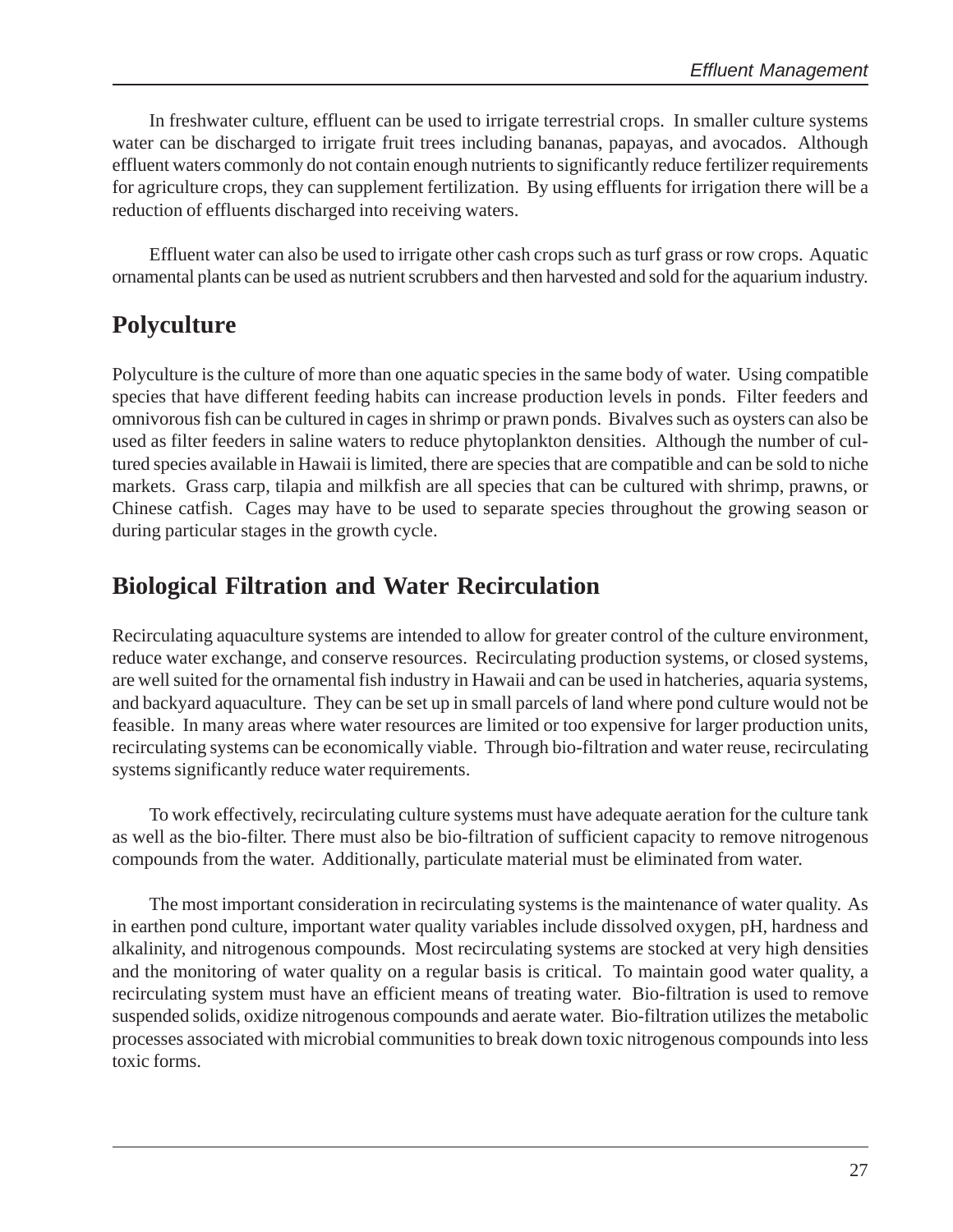There are a number of components to a filtration system that are needed to maintain water quality. A sedimentation tank or clarifier can be used to remove solids. Baffles, netting material or tube settlers can be incorporated into a clarifier to help reduce water flow and increase settling rates.

Another critical component is a bio-filter that contains some type of porous filter media or substrate on which nitrifying bacteria can grow. Common kinds of media substrate include sand, gravel, rock, coral, or various types of plastic materials. An important design criterion of the bio-filter is to ensure there is sufficient surface area for nitrifying bacteria to grow. The nitrogenous compounds ammonia and nitrite, and to a lesser degree nitrate, are toxic to cultured animals. Nitrifying bacteria, *Nitrosomonas* and *Nitrobacter*, break down these compounds through a biological process known as nitrification:

$$
NH_4^+
$$
 and  $NH_3 + O_2 \hat{a} \cdot NO_2 + O_2 \hat{a} \cdot NO_3$ 

While bacteria are growing on the surface of the bio-filter media, they remove these dissolved nitrogen compounds and oxygen from the water.

There are a number of common filter configurations used in closed systems. They include fluidized beds, trickling filters, rotating biological filters or bio-disks, bead filters, and submerged filters. For a complete description of filtration systems see Wheaton (1977).

There is no recommended design for recirculating culture systems although a number of design criteria and management strategies should be adhered to:

- Keep the design and components as simple as possible for ease of operation, maintenance, and to minimize cost.
- Make sure all components of the culture system are of the appropriate size. Take into consideration maximum carrying capacity and maximum feeding rates when sizing equipment.
- Incorporate back-up components into the design of a recirculating culture system. Backup pumps, energy sources, and aeration may help to avoid catastrophic fish kills.
- Maximize surface area for bacterial growth. Sufficient substrate is needed to maintain high densities of nitrifying bacteria.
- Maintain high DO levels in both the culture tank and the bio-filter.
- Ensure constant and uniform water flow through the bio-filter to minimize dead zones.
- Frequent monitoring of water quality variables and good record keeping will facilitate management of the culture system.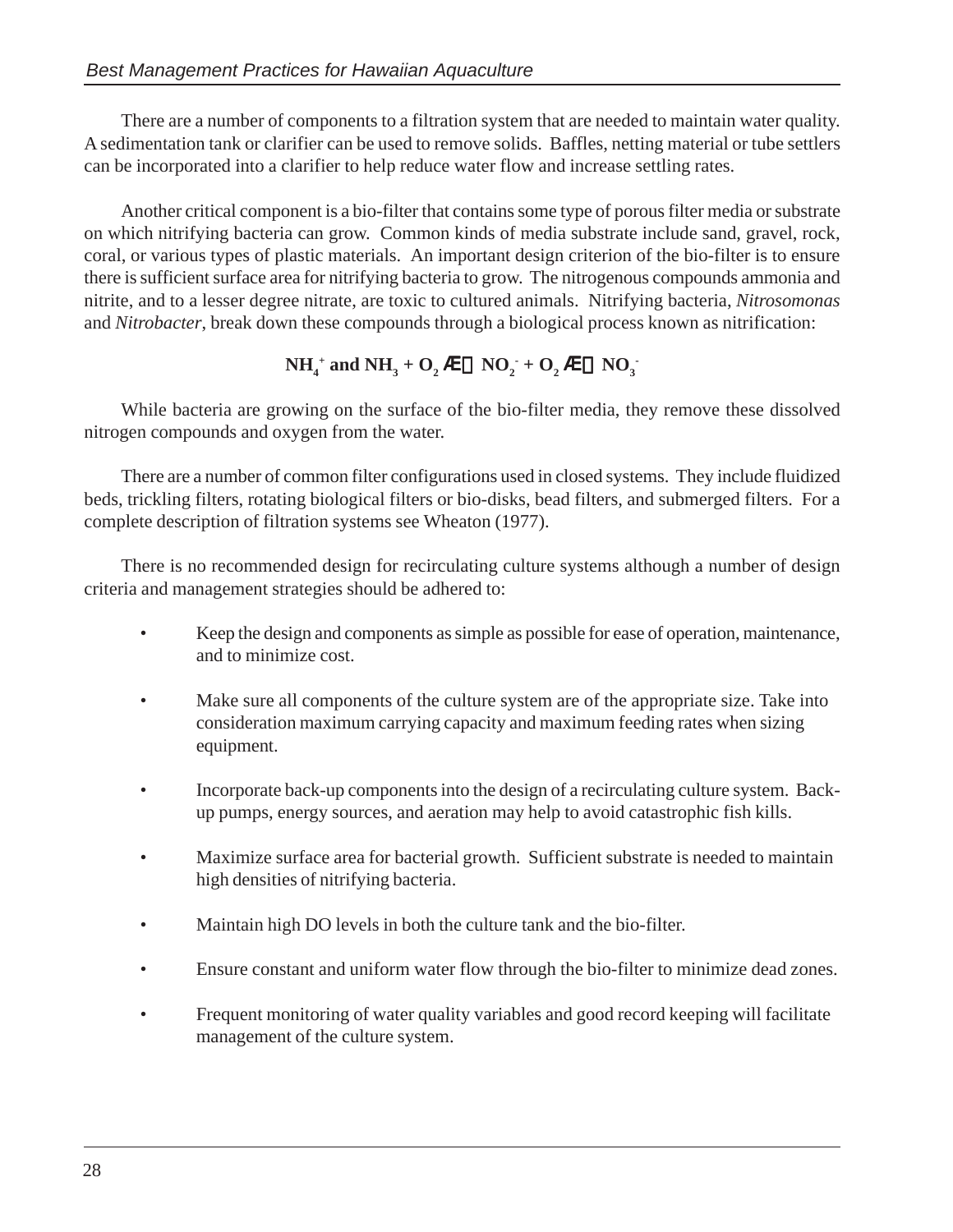## **Conclusion**

In an effort to control effluents and increase farm productivity, aquaculture producers in Hawaii are already using many of the BMPs given in this manual. To appear pro-active to the public and regulatory agencies it will be beneficial for the aquaculture industry as a whole to promote the implementation of these BMPs.

These BMPs are far from complete and the development of new BMPs should be an ongoing process as new farms and aquaculture firms come on-line. In addition, many of these BMPs must be refined for specific sites to be applied effectively.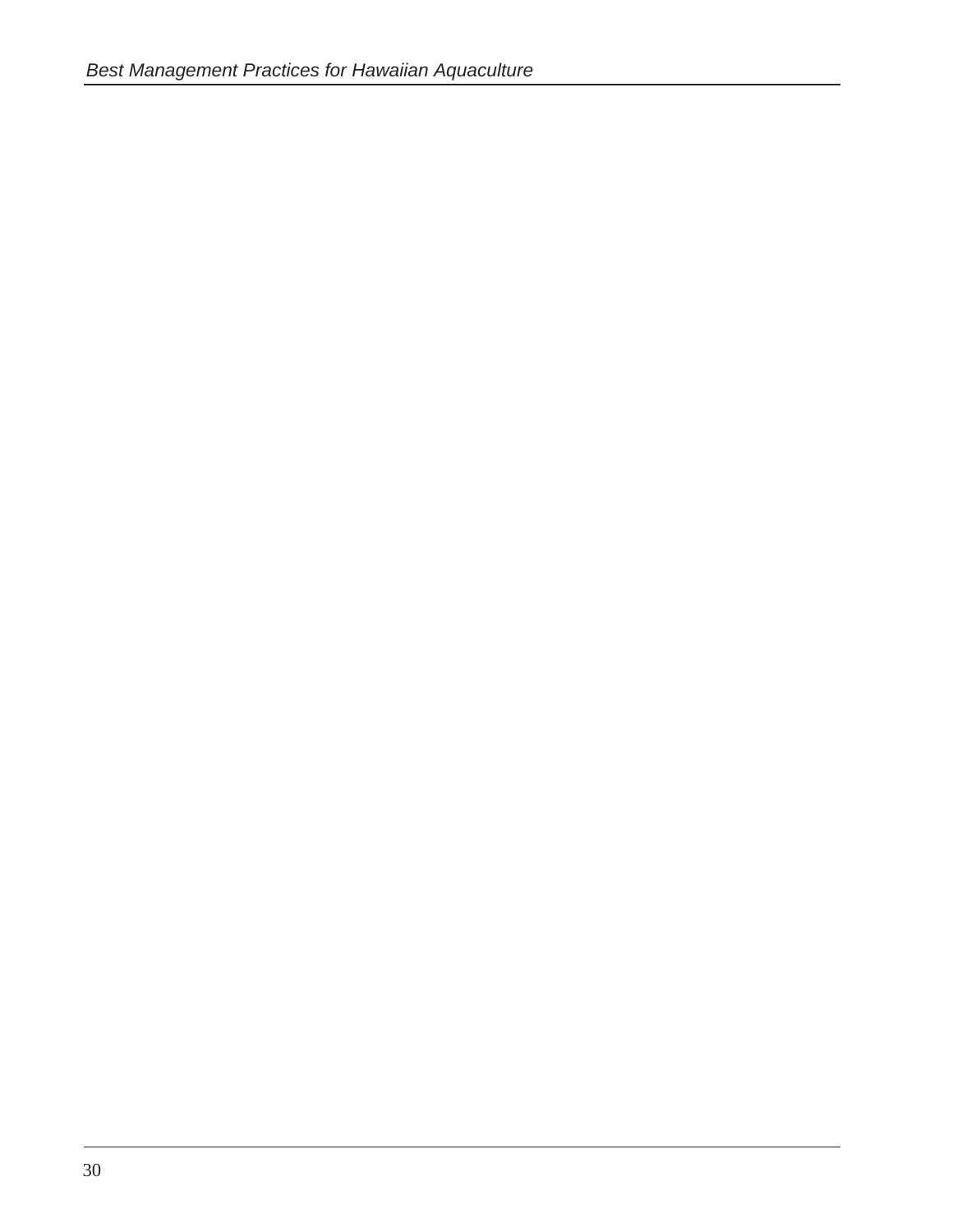## **Additional Reading**

Avault, J.W. 1996. Fundamentals of Aquaculture: a Step by Step Guide to Commercial Aquaculture. AVA Publishing Co., Baton Rouge, Louisiana.

Boyd, C.E. 1989. Water Quality Management and Aeration in Shrimp Farming. Auburn University, Alabama Agriculture Experiment Station. Dept Series No. 2.

Boyd, C.E. 1990. Water Quality in Ponds for Aquaculture. Auburn University, Alabama Agriculture Experiment Station.

Boyd, C.E. 1995. Bottom Soils, Sediment, and Pond Aquaculture. Chapman Hall, New York, New York.

Boyd, C.E. 1998. Water Quality for Pond Aquaculture. Auburn University, Alabama Experiment Station. Research and Development Series No. 43.

Boyd, C.E. 1998. Draft Code of Practices for Shrimp Farming. Global Aquaculture Alliance. St. Louis, MO. USA.

Boyd, C.E. and M.C. Haws. 1999. Good Management Practices (GMPs) to Reduce Environmental Impacts and Improve Efficiency of Shrimp Aquaculture in Latin America. pp: 9-33. *In*: B.W. Green, H.C. Clifford, M. McNamara, and G.M Montano (eds.), V Central American Symposium on Aquaculture, 18-20 August 1999, San Pedro Sula, Honduras.

Brunson, M. 1997. Catfish Quality Assurance. Mississippi Cooperative Extension Service, Publication 1873, Mississippi State University, Mississippi.

Chen, S., D.E. Coffin and R.F. Malone. 1997. Sludge Production and Management for Recirculating Aquacultural Systems. *J. World Aquaculture Society*. Vol 28 (4): 303-315.

Costa-Pierce, B. 1996. Environmental Impacts of Nutrients From Aquaculture: Towards the Evolution of Sustainable Aquaculture Systems. *In*: D. Baird, M. Beveridge, L. Kelly and J. Muir (eds.), Aquaculture and Water Resource Management. Blackwell Science, Oxford.

D'Silva, A.M. and O.E. Maughan. 1994. Multiple Use of Water: Integration of Fish Culture and Tree Growing. *Agroforestry Systems*. 26: 1-7.

Lasordo, T.M, M.P. Masser, and J.E. Rakocy. 1992. Recirculating Aquaculture Tank Production Systems: An Overview of Critical Considerations. Southern Regional Aquaculture Center Pub. No. 451.

Masser, M.P., T.M. Lasordo, and J.E. Rakocy. 1992. Recirculating Aquaculture Tank Production Systems: Management of Recirculating Systems. Southern Regional Aquaculture Center Pub. No. 452.